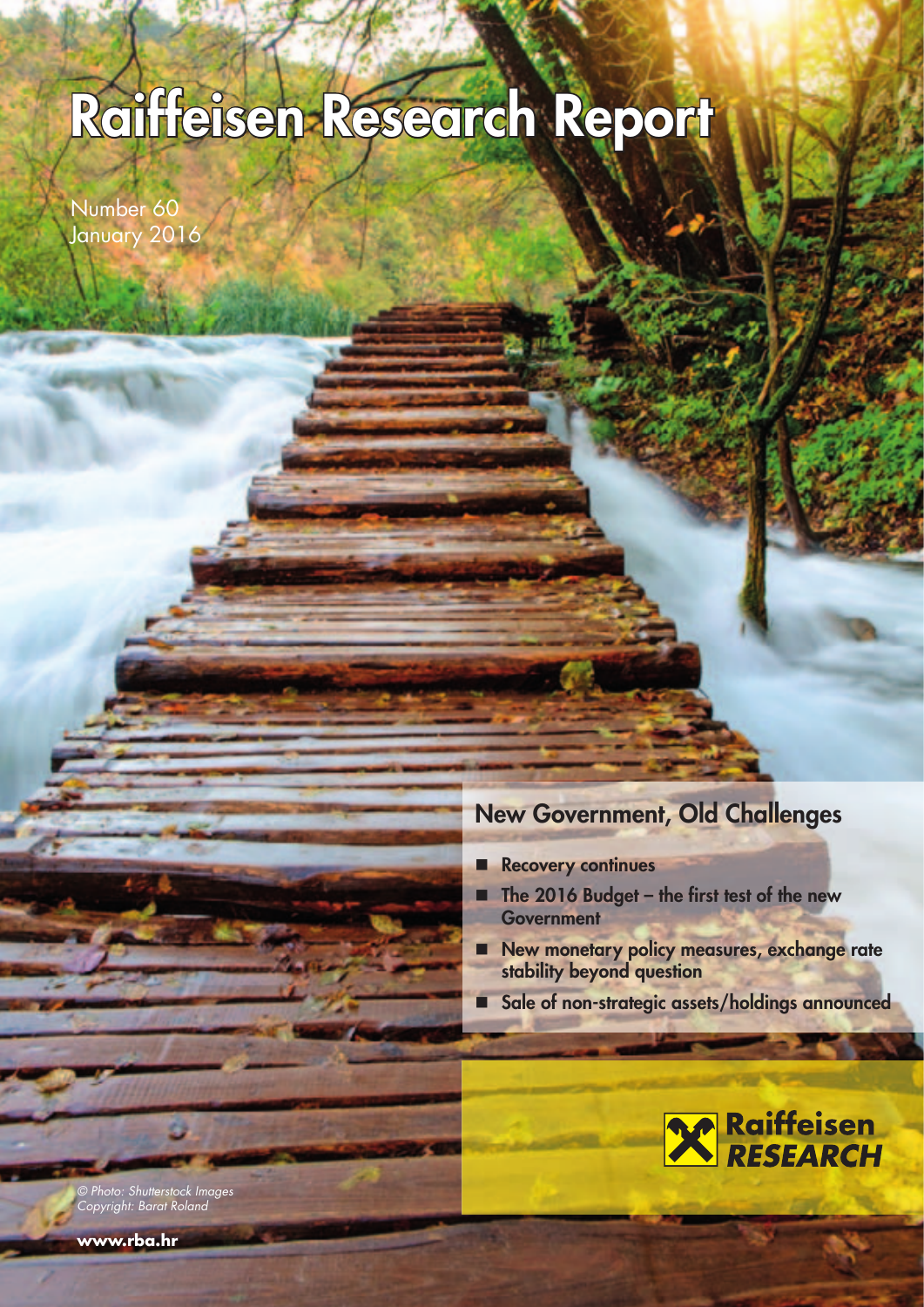

### **Contents**

| <b>Indicators</b>                        |
|------------------------------------------|
|                                          |
|                                          |
| <b>Introduction</b>                      |
|                                          |
| Politics and real sector                 |
|                                          |
| <b>Fiscal policy</b>                     |
|                                          |
| <b>Debt market</b>                       |
|                                          |
| <b>Exchange rate and monetary policy</b> |
|                                          |
| <b>Balance of payments</b>               |
|                                          |
| Central bank's policies                  |
|                                          |
| <b>Financial sector</b>                  |
|                                          |
| <b>Inflation</b>                         |
|                                          |
| <b>Equity market</b>                     |
|                                          |
|                                          |



 $\overline{\phantom{a}}$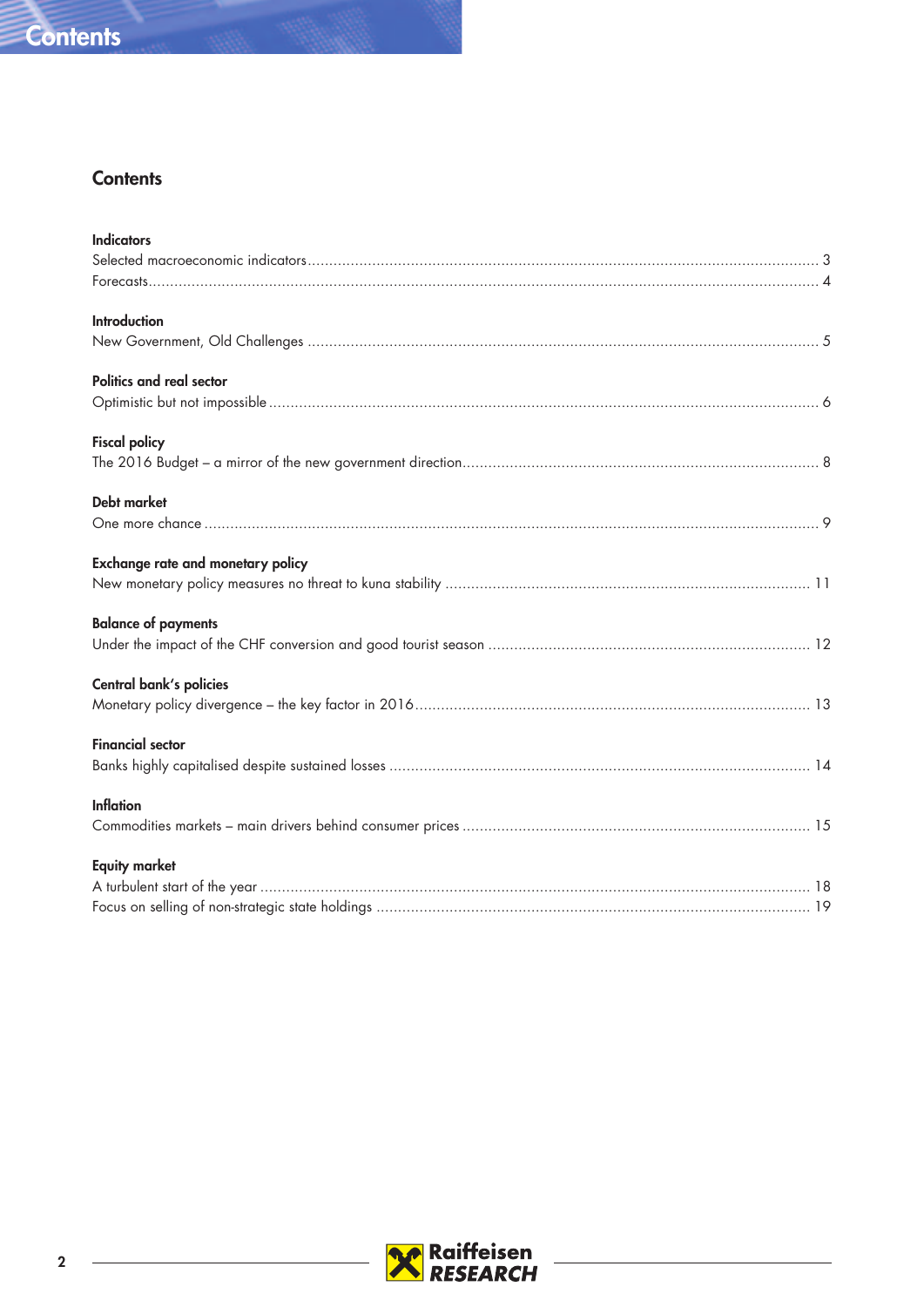### **Selected macroeconomic indicators**

|                                                                                                              | 2009            | 2010         | 2011         | 2012         | 2013         | 2014         | 2015e        | 2016f        | 2017f        | 2018f        |
|--------------------------------------------------------------------------------------------------------------|-----------------|--------------|--------------|--------------|--------------|--------------|--------------|--------------|--------------|--------------|
| <b>GDP &amp; Production</b>                                                                                  |                 |              |              |              |              |              |              |              |              |              |
| Gross Domestic Product, %<br>(constant prices)                                                               | $-7.4$          | $-1.7$       | $-0.3$       | $-2.2$       | $-1.1$       | $-0.4$       | 1.5          | 1.0          | 1.5          | 2.0          |
| GDP at current prices (EUR<br>millions)                                                                      | 45,093          | 45,022       | 44.737       | 43.959       | 43,516       | 43,045       | 43,550       | 44,274       | 45,553       | 47,502       |
| GDP per capita at current prices<br>(EUR)                                                                    | 10,480          | 10,495       | 10,452       | 10,301       | 10,220       | 10,157       | 10,293       | 10,501       | 10,843       | 11,307       |
| Retail trade, % real annual<br>changes                                                                       | $-11.6$         | $-2.1$       | 0.6          | $-4.1$       | $-0.6$       | 0.4          | 2.3          | 2.1          | 2.5          | 2.7          |
| Industrial production, % annual<br>changes                                                                   | $-9.2$          | $-1.4$       | $-1.2$       | $-5.5$       | $-1.8$       | 1.2          | 2.6          | 2.5          | 3.4          | 3.8          |
| Prices, Employment and Budget                                                                                |                 |              |              |              |              |              |              |              |              |              |
| Consumer Prices, %, end of<br>period                                                                         | 1.9             | 1.8          | 2.1          | 4.7          | 0.3          | $-0.5$       | $-0.6$       | 1.5          | 1.8          | 2.5          |
| %, average                                                                                                   | 2.4             | 1.1          | 2.3          | 3.4          | 2.2          | $-0.2$       | $-0.5$       | 1.1          | 1.5          | $2.2\,$      |
| Producer Prices <sup>1</sup> , %, end of period                                                              | 1.6             | 5.7          | 5.8          | 6.9          | $-2.6$       | $-3.4$       | $-4.4$       | 2.2          | 2.5          | 2.3          |
| %, average                                                                                                   | $-0.4$          | 4.3          | 6.4          | 7.0          | 0.5          | $-2.7$       | $-3.9$       | 0.5          | 2.2          | 2.5          |
| Unemployment rate (official rate,<br>avg)                                                                    | 14.9            | 17.4         | 18.0         | 19.1         | 20.3         | 19.7         | 17.7         | 17.4         | 17.0         | 16.5         |
| Unemployment rate (ILO, avg)                                                                                 | 9.2             | 11.6         | 13.7         | 15.9         | 17.4         | 17.3         | 16.2         | 16.0         | 15.8         | 15.5         |
| Average net wage, in Kuna                                                                                    | 5,311           | 5.343        | 5,441        | 5,478        | 5,515        | 5,534        | 5,742        | 5,908        | 6,026        | 6,110        |
| General Government Balance, %<br>of GDP, ESA 2010                                                            | $-5.9$          | $-6.0$       | $-7.5$       | $-5.3$       | $-5.4$       | $-5.7$       | $-5.0$       | $-4.5$       | $-4.1$       | $-3.6$       |
| Public Debt, HRK bn, ESA 2010                                                                                | 158.9           | 186.9        | 211.9        | 228.8        | 266.1        | 279.6        | 298.4        | 315.4        | 331.1        | 345.6        |
| % of GDP, ESA 2010                                                                                           | 48.0            | 57.0         | 63.7         | 69.2         | 80.8         | 85.1         | 89.9         | 93.1         | 94.9         | 95.1         |
| <b>Balance of Payment and External Debt</b>                                                                  |                 |              |              |              |              |              |              |              |              |              |
| Good's and Services Exports,<br><b>EUR</b> million                                                           | 15,577          | 17,007       | 18,109       | 18,314       | 18,756       | 20,025       | 22,348       | 23,800       | 25,038       | 26,064       |
| % change                                                                                                     | $-15.9$         | 9.2          | 6.5          | 1.1          | 2.4          | 6.8          | 11.6         | 6.5          | 5.2          | 4.1          |
| Good's and Services Imports,<br>EUR million                                                                  | 17,236          | 17,156       | 18,294       | 18,092       | 18,547       | 19,141       | 20,232       | 20,900       | 21,548       | 22,129       |
| % change                                                                                                     | $-22.9$         | $-0.5$       | 6.6          | $-1.1$       | 2.5          | 3.2          | 5.7          | 3.3          | 3.1          | 2.7          |
| Current Account Balance, % of<br>GDP <sup>2</sup>                                                            | $-5.1$          | $-1.1$       | $-0.7$       | $-0.1$       | 1.0          | 0.8          | 4.7          | 1.5          | 1.5          | 1.0          |
| Official International Reserves,<br>EUR millon, eop                                                          | 10,376          | 10,660       | 11,195       | 11,236       | 12,908       | 12,688       | 13,000       | 13,100       | 12,900       | 13,550       |
| Official International Reserves,<br>in terms of months of imports of<br>goods and services, eop <sup>1</sup> | 7.2             | 7.5          | 7.3          | 7.5          | 8.4          | 8.0          | 7.7          | 7.5          | 7.2          | 7.3          |
| Foreign Direct Investment, EUR<br>$m$ illion <sup>3</sup>                                                    | 2,278           | 1,064        | 1,015        | 1,133        | 703          | 2,893        | 1,450        | 1,700        | 1,900        | 1,800        |
| Tourism - nightstays, % change                                                                               | $-1.3$          | 2.6          | 7.0          | 4.0          | 3.3          | 2.7          | 7.5          | 3.8          | 3.0          | 2.5          |
| External debt, EUR billion                                                                                   | 45.6            | 46.9         | 46.4         | 45.3         | 46.0         | 46.7         | 47.5         | 48.5         | 50.0         | 51.1         |
| External debt, as % of GDP <sup>2</sup>                                                                      | 101.1           | 104.2        | 103.7        | 103.0        | 105.6        | 108.4        | 109.1        | 109.5        | 109.8        | 107.6        |
| External debt, as % export of<br>goods and services <sup>2</sup>                                             | 292.7           | 275.8        | 256.2        | 247.3        | 245.0        | 233.0        | 212.6        | 203.8        | 199.7        | 196.1        |
| Monetary and Financial Data                                                                                  |                 |              |              |              |              |              |              |              |              |              |
| Exchange rate, eop, USD / HRK                                                                                | 5.09            | 5.57         | 5.82         | 5.73         | 5.55         | 6.30         | 6.99         | 7.60         | 6.65         | 5.88         |
| avg, USD / HRK                                                                                               | 5.28            | 5.50         | 5.34         | 5.85         | 5.71         | 5.75         | 6.86         | 7.50         | 6.96         | 6.24         |
| Exchange rate, eop, EUR / HRK                                                                                | 7.31            | 7.39         | 7.53         | 7.55         | 7.62         | 7.66         | 7.64         | 7.68         | 7.65         | 7.65         |
| avg, EUR / HRK                                                                                               | 7.34            | 7.29         | 7.43         | 7.52         | 7.57         | 7.63         | 7.61         | 7.65         | 7.66         | 7.65         |
| Money (M1), Kuna billion, eop                                                                                | 47.2            | 48.0         | 51.5         | 51.9         | 57.9         | 63.4         | 69.5         | 73.0         | 75.9         | 79.1         |
| % change<br>Broadest money (M4), Kuna                                                                        | $-14.6$         | 1.7          | 7.3          | 0.9          | 11.5         | 9.6          | 9.6          | 5.0          | 4.0          | 4.3          |
| billion, eop<br>% change                                                                                     | 228.5<br>$-1.0$ | 232.8<br>1.9 | 246.0<br>5.6 | 254.7<br>3.6 | 264.9<br>4.0 | 273.3<br>3.2 | 287.2<br>5.1 | 293.0<br>2.0 | 299.7<br>2.3 | 307.5<br>2.6 |
| Credits, Kuna billion                                                                                        | 234.5           | 245.6        | 257.4        | 242.1        | 240.8        | 237.0        | 232.3        | 229.9        | 233.7        | 237.7        |
| % change                                                                                                     | $-0.6$          | 4.7          | 4.8          | $-5.9$       | $-0.5$       | $-1.6$       | $-2.0$       | $-1.0$       | 1.6          | 1.7          |
| ZIBOR 3m, %, avg                                                                                             | 8.9             | 2.4          | 3.2          | 3.4          | 1.5          | $1.0\,$      | $1.2$        | 1.3          | 2.0          | 3.5          |
| Treasury bills rate 12m, %, avg                                                                              | 7.5             | $4.0$        | 3.9          | 3.9          | 2.5          | 1.9          | 1.5          | 1.6          | 2.1          | 3.5          |

<sup>1</sup> on domestic market; <sup>2</sup> in euro terms; <sup>3</sup> including round tripping<br>e – estimate; f – forecast; eop – end of period; avg – period average<br>Forecasts: Economic Research Department – Raiffeisenbank Austria d.d. Zagreb<br>Sou

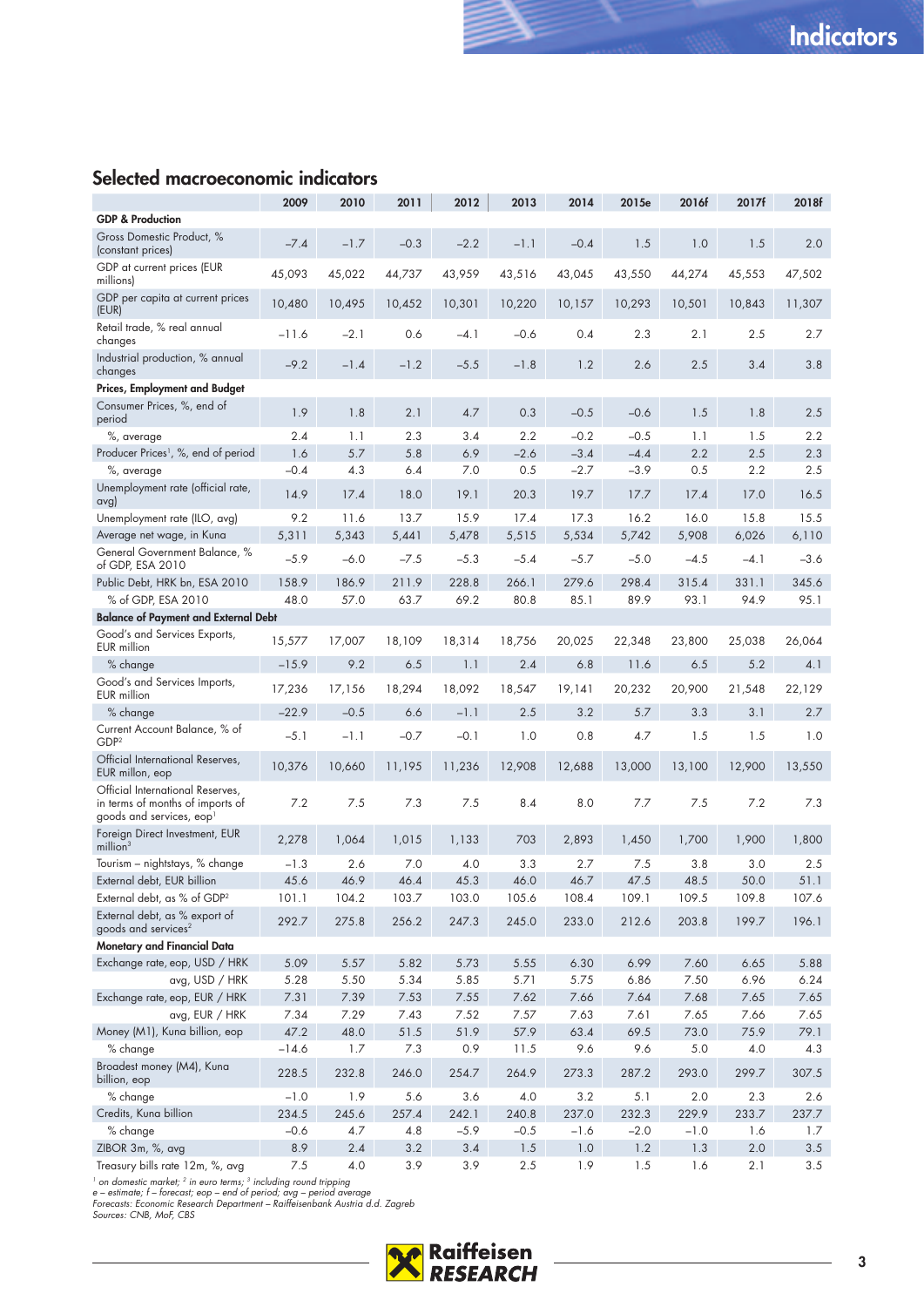| Real GDP (% yoy)                                    |         |         |         |       |
|-----------------------------------------------------|---------|---------|---------|-------|
|                                                     | 2014    | 2015e   | 2016f   | 2017f |
| Poland                                              | 3.3     | 3.5     | 3.6     | 3.4   |
| Hungary                                             | 3.7     | 2.8     | 2.2     | 2.9   |
| Czech Rep.                                          | 2.0     | 4.3     | 2.4     | 2.4   |
| Slovakia                                            | 2.5     | 3.5     | 3.5     | 3.5   |
| Slovenia                                            | 3.0     | 2.7     | $2.2\,$ | 2.1   |
| <b>CE</b>                                           | 3.0     | 3.5     | 3.1     | 3.1   |
| Croatia                                             | $-0.4$  | 1.5     | 1.0     | 1.5   |
| Bulgaria                                            | 1.7     | 2.7     | 2.1     | 3.0   |
| Romania                                             | 2.8     | 3.7     | 4.0     | 3.6   |
| Serbia                                              | $-1.8$  | 0.5     | 2.5     | 3.0   |
| BiH                                                 | 1.0     | 2.0     | 3.0     | 3.5   |
| Albania                                             | 2.0     | 2.7     | 3.5     | 4.0   |
| <b>SEE</b>                                          | 1.5     | 2.8     | 3.0     | 3.2   |
| Russia                                              | 0.6     | $-4.0$  | 0.0     | 1.5   |
| Ukraine                                             | $-6.8$  | $-10.0$ | 1.5     | 3.0   |
| <b>Belarus</b>                                      | 1.6     | $-4.0$  | 0.0     | 1.5   |
| <b>CIS</b>                                          | $0.2\,$ | $-4.4$  | 0.1     | 1.6   |
| <b>CEE</b>                                          | 1.2     | $-1.2$  | 1.3     | 2.2   |
| Italy                                               | $-0.4$  | 0.7     | 1.7     | 1.5   |
| Austria                                             | 0.4     | 0.9     | 1.8     | 1.5   |
| Germany                                             | 1.6     | 1.5     | 2.2     | 1.8   |
| Euro area                                           | 0.9     | 1.4     | 1.9     | 1.7   |
| <b>USA</b>                                          | 2.4     | 2.5     | 2.5     | 2.2   |
| Sources: Thomson Reuters, wiiw, Raiffeisen RESEARCH |         |         |         |       |

#### **Current account balance (% of GDP)**

|                | 2014    | 2015e   | 2016f   | 2017f   |
|----------------|---------|---------|---------|---------|
| Poland         | $-2.0$  | $-0.1$  | $-1.1$  | $-1.7$  |
| Hungary        | 3.9     | 3.7     | 3.7     | 3.6     |
| Czech Rep.     | 0.6     | 1.0     | 1.1     | $-0.4$  |
| Slovakia       | 0.1     | $-1.4$  | $-0.7$  | $-0.5$  |
| Slovenia       | 7.0     | 6.5     | 5.6     | 4.9     |
| <b>CE</b>      | $-0.1$  | 0.8     | 0.3     | $-0.3$  |
| Croatia        | 0.8     | 4.7     | 1.5     | 1.5     |
| Bulgaria       | 0.0     | 3.9     | 0.8     | $-0.5$  |
| Romania        | $-0.5$  | $-1.0$  | $-2.5$  | $-3.3$  |
| Serbia         | $-6.0$  | $-4.6$  | $-5.2$  | $-5.7$  |
| BiH            | $-7.6$  | $-7.0$  | $-7.6$  | $-8.1$  |
| Albania        | $-12.6$ | $-12.9$ | $-13.0$ | $-13.7$ |
| <b>SEE</b>     | $-1.7$  | $-0.7$  | $-2.5$  | $-3.2$  |
| Russia         | 3.5     | 5.2     | 5.5     | 5.0     |
| Ukraine        | $-4.0$  | $-0.8$  | $-1.0$  | $-1.2$  |
| <b>Belarus</b> | $-6.6$  | $-5.2$  | $-6.7$  | $-6.7$  |
| <b>CIS</b>     | 2.6     | 4.4     | 4.7     | 4.3     |
| <b>CEE</b>     | 1.3     | 2.5     | 2.3     | 1.7     |
| Italy          | 1.9     | 2.1     | 2.2     | 2.0     |
| Austria        | 2.0     | 2.8     | 2.7     | 2.6     |
| Germany        | 7.3     | 7.7     | 7.5     | 7.5     |
| Euro area      | 2.4     | 2.9     | 3.0     | 2.9     |
| <b>USA</b>     | $-2.2$  | -2.6    | -3.1    | -2.7    |

Sources: Thomson Reuters, wiiw, Raiffeisen RESEARCH

#### **Gross foreign debt (% of GDP)**

|                                                                                                                                                                                                                                                                                                                                             | 2014  | 2015e | 2016f | 2017f |
|---------------------------------------------------------------------------------------------------------------------------------------------------------------------------------------------------------------------------------------------------------------------------------------------------------------------------------------------|-------|-------|-------|-------|
| Poland                                                                                                                                                                                                                                                                                                                                      | 71.1  | 70.3  | 71.2  | 71.2  |
| Hungary                                                                                                                                                                                                                                                                                                                                     | 113.9 | 104.6 | 96.9  | 89.8  |
| Czech Rep.                                                                                                                                                                                                                                                                                                                                  | 66.6  | 65.6  | 63.6  | 63.4  |
| Slovakia                                                                                                                                                                                                                                                                                                                                    | 89.7  | 95.8  | 96.3  | 81.5  |
| Slovenia                                                                                                                                                                                                                                                                                                                                    | 124.1 | 116.0 | 111.5 | 106.2 |
| <b>CE</b>                                                                                                                                                                                                                                                                                                                                   | 80.2  | 78.5  | 77.3  | 74.4  |
| Croatia                                                                                                                                                                                                                                                                                                                                     | 108.5 | 108.9 | 109.5 | 109.8 |
| Bulgaria                                                                                                                                                                                                                                                                                                                                    | 94.7  | 92.3  | 90.9  | 85.0  |
| Romania                                                                                                                                                                                                                                                                                                                                     | 63.2  | 59.3  | 57.8  | 56.1  |
| Serbia                                                                                                                                                                                                                                                                                                                                      | 78.6  | 81.6  | 80.6  | 79.4  |
| BiH                                                                                                                                                                                                                                                                                                                                         | 63.1  | 62.7  | 62.7  | 59.1  |
| Albania                                                                                                                                                                                                                                                                                                                                     | 67.7  | 68.9  | 68.2  | 65.4  |
| <b>SEE</b>                                                                                                                                                                                                                                                                                                                                  | 75.5  | 73.3  | 72.0  | 69.6  |
| Russia                                                                                                                                                                                                                                                                                                                                      | 32.2  | 41.1  | 37.1  | 32.3  |
| Ukraine                                                                                                                                                                                                                                                                                                                                     | 96.4  | 128.7 | 133.3 | 134.0 |
| <b>Belarus</b>                                                                                                                                                                                                                                                                                                                              | 57.8  | 61.5  | 67.5  | 63.3  |
| <b>CIS</b>                                                                                                                                                                                                                                                                                                                                  | 37.2  | 47.7  | 44.5  | 39.7  |
| <b>CEE</b>                                                                                                                                                                                                                                                                                                                                  | 54.3  | 61.7  | 58.9  | 55.5  |
| Italy                                                                                                                                                                                                                                                                                                                                       | n.a.  | n.a.  | n.a.  | n.a.  |
| Austria                                                                                                                                                                                                                                                                                                                                     | n.a.  | n.a.  | n.a.  | n.a.  |
| Germany                                                                                                                                                                                                                                                                                                                                     | n.a.  | n.a.  | n.a.  | n.a.  |
| Euro area                                                                                                                                                                                                                                                                                                                                   | 119.1 | 122.8 | n.a.  | n.a.  |
| USA                                                                                                                                                                                                                                                                                                                                         | n.a.  | n.a.  | n.a.  | n.a.  |
| $C_{\text{c}}$ and $C_{\text{c}}$ $C_{\text{c}}$ $C_{\text{c}}$ $D_{\text{c}}$ $D_{\text{c}}$ $D_{\text{c}}$ $D_{\text{c}}$ $D_{\text{c}}$ $D_{\text{c}}$ $D_{\text{c}}$ $D_{\text{c}}$ $D_{\text{c}}$ $D_{\text{c}}$ $D_{\text{c}}$ $D_{\text{c}}$ $D_{\text{c}}$ $D_{\text{c}}$ $D_{\text{c}}$ $D_{\text{c}}$ $D_{\text{c}}$ $D_{\text{c$ |       |       |       |       |

Sources: Thomson Reuters, wiiw, Raiffeisen RESEARCH

| Consumer prices (avg, % yoy) |        |        |        |       |
|------------------------------|--------|--------|--------|-------|
|                              | 2014   | 2015e  | 2016f  | 2017f |
| Poland                       | 0.0    | $-0.9$ | 1.3    | 2.0   |
| Hungary                      | $-0.2$ | 0.0    | 1.9    | 2.7   |
| Czech Rep.                   | 0.4    | 0.4    | 1.3    | 2.0   |
| Slovakia                     | $-0.1$ | $-0.2$ | 0.7    | 2.5   |
| Slovenia                     | 0.2    | $-0.1$ | 0.2    | 0.9   |
| <b>CE</b>                    | 0.1    | $-0.4$ | 1.3    | 2.1   |
| Croatia                      | $-0.2$ | $-0.5$ | 1.1    | 1.5   |
| Bulgaria                     | $-1.4$ | 0.1    | 2.2    | 3.0   |
| Romania                      | 1.1    | $-0.6$ | $-0.3$ | 2.7   |
| Serbia                       | 2.9    | 1.4    | 4.0    | 4.5   |
| BiH                          | $-0.9$ | $-0.5$ | 1.0    | 2.0   |
| Albania                      | 1.6    | 1.8    | 2.5    | 3.0   |
| <b>SEE</b>                   | 0.7    | $-0.2$ | 0.9    | 2.7   |
| Russia                       | 7.8    | 15.6   | 8.8    | 8.4   |
| Ukraine                      | 12.1   | 48.5   | 16.0   | 10.0  |
| <b>Belarus</b>               | 18.1   | 17.0   | 16.0   | 16.0  |
| <b>CIS</b>                   | 8.5    | 17.7   | 9.5    | 8.8   |
| <b>CEE</b>                   | 5.1    | 10.3   | 6.1    | 6.1   |
| Italy                        | 0.2    | 0.1    | 1.1    | 1.5   |
| Austria                      | 1.5    | 0.8    | 1.6    | 2.0   |
| Germany                      | 0.8    | 0.3    | 1.9    | 2.7   |
| Euro area                    | 0.4    | 0.0    | 1.4    | 1.6   |
| <b>USA</b>                   | 1.6    | 0.1    | 2.0    | 2.7   |

#### **General budget balance (% of GDP)**

|                | 2014    | 2015e  | 2016f  | 2017f   |
|----------------|---------|--------|--------|---------|
| Poland         | $-3,2$  | $-2,7$ | $-2,3$ | $-2,0$  |
| Hungary        | $-2,6$  | $-2,6$ | $-2,5$ | $-2, 4$ |
| Czech Rep.     | $-2,0$  | $-2,1$ | $-1,5$ | -1,6    |
| Slovakia       | $-2,9$  | $-2,5$ | $-1,9$ | $-0,9$  |
| Slovenia       | $-4,6$  | $-3,5$ | $-3,1$ | n.a.    |
| CE             | $-2,9$  | $-2,6$ | $-2,2$ | $-1,8$  |
| Croatia        | $-5,7$  | $-5,4$ | $-5,0$ | -4,5    |
| Bulgaria       | $-3, 8$ | $-2,8$ | $-2,5$ | $-2,0$  |
| Romania        | $-1,5$  | $-2,0$ | $-3,0$ | $-2,3$  |
| Serbia         | $-6,6$  | $-3,7$ | $-3,7$ | $-3,0$  |
| BiH            | -2,1    | $-2,5$ | $-2,0$ | $-1,0$  |
| Albania        | $-5,1$  | $-4,5$ | $-3,5$ | $-3,0$  |
| <b>SEE</b>     | $-3,2$  | $-2,9$ | $-3,3$ | $-2,6$  |
| Russia         | $-1,2$  | $-3,6$ | $-3,5$ | $-2,0$  |
| Ukraine        | $-11,0$ | -7,0   | $-5,5$ | $-3,0$  |
| <b>Belarus</b> | 1,0     | $-1,0$ | 0,0    | 0,0     |
| CIS            | $-1,7$  | $-3,7$ | $-3.5$ | $-2,0$  |
| <b>CEE</b>     | $-2,3$  | $-3,3$ | $-3,1$ | $-2,0$  |
| Italy          | $-3,0$  | -2,6   | $-1,8$ | $-0,8$  |
| Austria        | $-2,4$  | $-1,9$ | $-1,8$ | $-1,5$  |
| Germany        | 0,7     | 0,5    | 0,5    | 0,5     |
| Euro area      | $-2,4$  | $-2,0$ | $-1,7$ | $-1,2$  |
| USA            | $-2,8$  | $-2,4$ | $-2,2$ | $-2,1$  |

Sources: Thomson Reuters, wiiw, Raiffeisen RESEARCH

#### **EUR/LCY (avg)**

|                                                     | 2014  | 2015e | 2016f | 2017f |
|-----------------------------------------------------|-------|-------|-------|-------|
| Poland                                              | 4.19  | 4.18  | 4.22  | 4.13  |
| Hungary                                             | 308.7 | 309.9 | 314.7 | 324.4 |
| Czech R.                                            | 27.5  | 27.3  | 27.0  | 26.1  |
| Slovakia                                            | euro  | euro  | euro  | euro  |
| Slovenia                                            | euro  | euro  | euro  | euro  |
| <b>CE</b>                                           |       |       |       |       |
| Croatia                                             | 7.63  | 7.61  | 7.65  | 7.66  |
| Bulgaria                                            | 1.96  | 1.96  | 1.96  | 1.96  |
| Romania                                             | 4.44  | 4.45  | 4.43  | 4.35  |
| Serbia                                              | 117   | 121   | 123   | 125   |
| BiH                                                 | 1.96  | 1.96  | 1.96  | 1.96  |
| Albania                                             | 140   | 140   | 140   | 140   |
| <b>SEE</b>                                          |       |       |       |       |
| Russia                                              | 51.0  | 68.0  | 67.0  | 71.2  |
| Ukraine                                             | 15.9  | 24.3  | 26.0  | 31.2  |
| <b>Belarus</b>                                      | 13597 | 17706 | 22008 | 27060 |
| <b>CIS</b>                                          |       |       |       |       |
| <b>CEE</b>                                          |       |       |       |       |
| Italy                                               | euro  | euro  | euro  | euro  |
| Austria                                             | euro  | euro  | euro  | euro  |
| Germany                                             | euro  | euro  | euro  | euro  |
| Euro area                                           | euro  | euro  | euro  | euro  |
| <b>USA</b>                                          | 1.33  | 1.11  | 1.02  | 1.10  |
| Sources: Thomson Reuters, wiiw, Raiffeisen RESEARCH |       |       |       |       |

## Raiffeisen<br>RESEARCH

#### **Unemployment rate (avg, % yoy)**

|                | 2014 | 2015e | 2016f | 2017f |
|----------------|------|-------|-------|-------|
| Poland         | 12.3 | 10.5  | 9.4   | 9.0   |
| Hungary        | 7.9  | 7.0   | 6.2   | 5.7   |
| Czech Rep.     | 7.7  | 6.5   | 6.1   | 5.9   |
| Slovakia       | 13.2 | 11.7  | 11.0  | 10.3  |
| Slovenia       | 9.7  | 9.1   | 8.5   | 8.2   |
| <b>CE</b>      | 10.8 | 9.3   | 8.4   | 8.0   |
| Croatia        | 17.3 | 16.2  | 16.0  | 15.8  |
| Bulgaria       | 11.4 | 11.0  | 10.7  | 9.8   |
| Romania        | 6.8  | 6.8   | 6.5   | 6.5   |
| Serbia         | 19.4 | 19.8  | 22.0  | 19.0  |
| BiH            | 27.5 | 27.0  | 25.0  | 22.5  |
| Albania        | 18.0 | 17.0  | 15.0  | 13.0  |
| <b>SEE</b>     | 12.2 | 12.0  | 11.8  | 11.1  |
| Russia         | 5.3  | 5.5   | 5.5   | 5.5   |
| Ukraine        | 9.3  | 11.5  | 11.0  | 10.0  |
| <b>Belarus</b> | 0.5  | 1.0   | 1.5   | 2.0   |
| <b>CIS</b>     | 5.4  | 5.7   | 5.7   | 5.7   |
| <b>CEE</b>     | 7.8  | 7.5   | 7.2   | 7.0   |
| Italy          | 12.8 | 11.7  | n.v.  | n.v.  |
| Austria        | 5.6  | 5.7   | 5.7   | 5.6   |
| Germany        | 5.0  | 6.4   | 6.7   | 6.9   |
| Euro area      | 11.6 | 11.0  | 10.7  | 10.5  |
| <b>USA</b>     | 6.2  | 5.3   | 4.6   | 4.0   |

Sources: Thomson Reuters, wiiw, Raiffeisen RESEARCH

#### **Public debt (% of GDP)**

|                 | 2014  | 2015e | 2016f | 2017f |
|-----------------|-------|-------|-------|-------|
| Poland          | 50.4  | 51.9  | 52.9  | 52.9  |
| Hungary         | 76.2  | 75.8  | 75.0  | 71.5  |
| Czech Rep.      | 42.6  | 40.7  | 40.1  | 40.2  |
| Slovakia        | 53.6  | 53.4  | 52.8  | 51.9  |
| Slovenia        | 80.8  | 82.0  | 81.9  | 81.2  |
| <b>CE</b>       | 54.0  | 54.4  | 54.7  | 54.1  |
| Croatia         | 85.1  | 89.9  | 93.1  | 94.9  |
| <b>Bulgaria</b> | 27.1  | 28.5  | 29.5  | 30.0  |
| Romania         | 39.9  | 38.9  | 39.7  | 40.4  |
| Serbia          | 68.8  | 74.0  | 78.5  | 81.3  |
| BiH             | 42.2  | 44.6  | 45.0  | 43.0  |
| Albania         | 71.6  | 73.7  | 72.5  | 71.0  |
| <b>SEE</b>      | 48.5  | 49.7  | 51.2  | 52.0  |
| Russia          | 11.5  | 12.7  | 13.5  | 14.0  |
| Ukraine         | 70.5  | 87.0  | 94.0  | 93.0  |
| <b>Belarus</b>  | 34.1  | 36.0  | 37.0  | 37.0  |
| <b>CIS</b>      | 16.1  | 18.3  | 19.5  | 19.9  |
| <b>CEE</b>      | 31.0  | 32.6  | 33.5  | 33.7  |
| Italy           | 132.3 | 133.0 | 132.2 | 130.0 |
| Austria         | 84.2  | 86.2  | 85.3  | 84.2  |
| Germany         | 74.9  | 71.4  | 68.5  | 65.6  |
| Euro area       | 92.1  | 91.8  | 90.8  | 89.2  |
| USA             | 103.2 | 101.9 | 102.5 | 101.3 |

Sources: Thomson Reuters, wiiw, Raiffeisen RESEARCH

#### **Ratings**

|                           | S&P   | Moody's        | Fitch     |
|---------------------------|-------|----------------|-----------|
| Poland                    | BBB+  | A2             | A–        |
| Hungary                   | BB+   | Ba1            | BB+       |
| Czech Rep.                | AA-   | A1             | A+        |
| Slovakia                  | $A+$  | A2             | $A+$      |
| Slovenia                  | A–    | Baa3           | BBB+      |
|                           |       |                |           |
| Croatia                   | BB    | Ba1            | ВB        |
| Bulgaria                  | $BB+$ | Baa2           | BBB-      |
| Romania                   | BBB-  | Baa3           | BBB-      |
| Serbia                    | BB-   | B <sub>1</sub> | $B+$      |
| BiH                       | В     | BЗ             | NR        |
| Albania                   | B     | B1             | <b>NR</b> |
|                           |       |                |           |
| Russia                    | $BB+$ | Ba1            | BBB-      |
| Ukraine                   | B-    | Caa3           | CCC       |
| <b>Belarus</b>            | $B -$ | C <sub>q</sub> | <b>NR</b> |
|                           |       |                |           |
|                           |       |                |           |
| Italy                     | BBB-  | Baa2           | BBB+      |
| Austria                   | $AA+$ | Aaa            | $AA+$     |
| Germany                   | AAA   | Aaa            | AAA       |
| <b>USA</b>                | $AA+$ | Aaa            | AAA       |
| $1 - ECV$ $1 - 1 - 1 - 1$ |       |                |           |

for FCY, long-term debt Sources: Bloomberg, Raiffeisen RESEARCH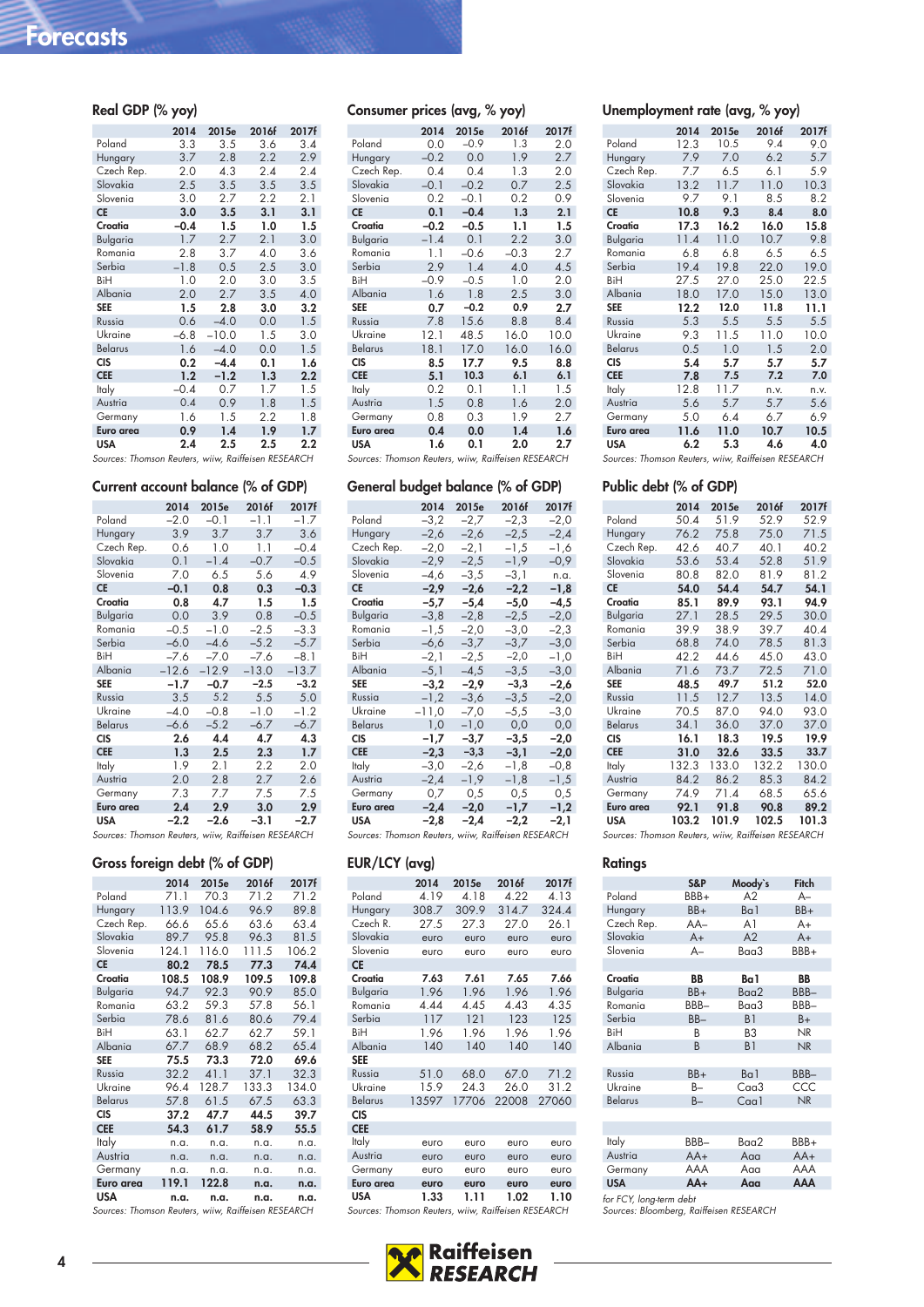### **New Government, Old Challenges**

In 2015, for the first time since 2008, Croatia will boast a positive annual GDP growth rate. The major contribution to this growth comes from the increase in the positive balance in foreign trade, achieved amid improved trading conditions and the growth in foreign demand. The final data should also confirm positive impetus from domestic factors, especially personal consumption. Deflationary pressures on the import supply side increased net disposable income, while additional impetus to spending came from revenues realised during an excellent tourist season. Problems in competitive tourist destinations were paired with improvements in the quality of services offered to tourists and the prolongation of the tourist season and had an evident synergic and multiplicative effect on the rest of the economy. The positive trend in the service sector was confirmed also by increased investments, while indicators for the second half of the year suggest that deep and long recession in construction is nearing its end. Finally, access to the common European market paired with strengthening foreign demand and market restructuring, especially in the SME segment resulted in the continuation of the relatively strong growth of goods exports. Nevertheless, this recovery is not sufficient to generate new jobs. The labour market is burdened by the too low share of active population and decreased employment, reflected in high long-term unemployment and unemployment among the young. The problem in growth sustainability is structural in nature and as such can be solved by structural measures, primarily in the segment of fiscal policy, where rising public debt increases the financing costs and makes fiscal adjustment difficult. Oversized, sluggish and inefficient public sector burdens the economy with excess fiscal burden so the business environment is not conducive to more significant private sector investments. With all this said, the new Government is faced with old challenges but also shorter time available to implement efficient measures aimed at dealing away with structural weaknesses. Any postponement or sluggishness in the implementation of already indentified measures needed to spur sustainable growth would be detrimental for the private sector and younger generations and consequently for the medium- and long-term perspective of the society as a whole. On the other hand, the Fed starting to raise its key interest rate warns us that the period of low interest rates end unconventional monetary policy measures implemented by the ECB will once end. For the time being, the absence of inflation and unequal recovery in the euro area member states supports expectations that the ECB is likely to continue its expansive monetary policy at least until mid-2017. The reform oriented rhetoric and promises made by the new Government together with favourable conditions in the financial markets provided the Government with the opportunity to implement reforms within a relatively short period. Only in this way Croatia can return to investment grade rating. This would ensure the key prerequisite for reducing the country risk premium, for facilitating public debt financing, accelerating fiscal adjustment and consequently decrease financing costs for all sectors. The central bank will provide support to the adjustment of fiscal policy and economic competitiveness through the announced long-term repo operations thus responding to increased demand for loans in domestic currency. However, the stability of EUR/HRK remains beyond question. Finally, the credibility of each economic policy is acquired through stability in the implementation of the necessary measures. However, in order to win back the investment rating the implemented reforms will have to show results. The 2016 budget will show soon whether the Government has the necessary decisiveness to deal with it.

#### Financial analyst: Zrinka Živković Matijević

**RESEARCH** 

#### **Contributions to GDP growth**



#### **Employment rate (%), 2014\***



Sources: Eurostat, Raiffeisen RESEARCH

#### **Public debt increase 2008/2015.e**



Sources: Eurostat, RBI, Raiffeisen RESEARCH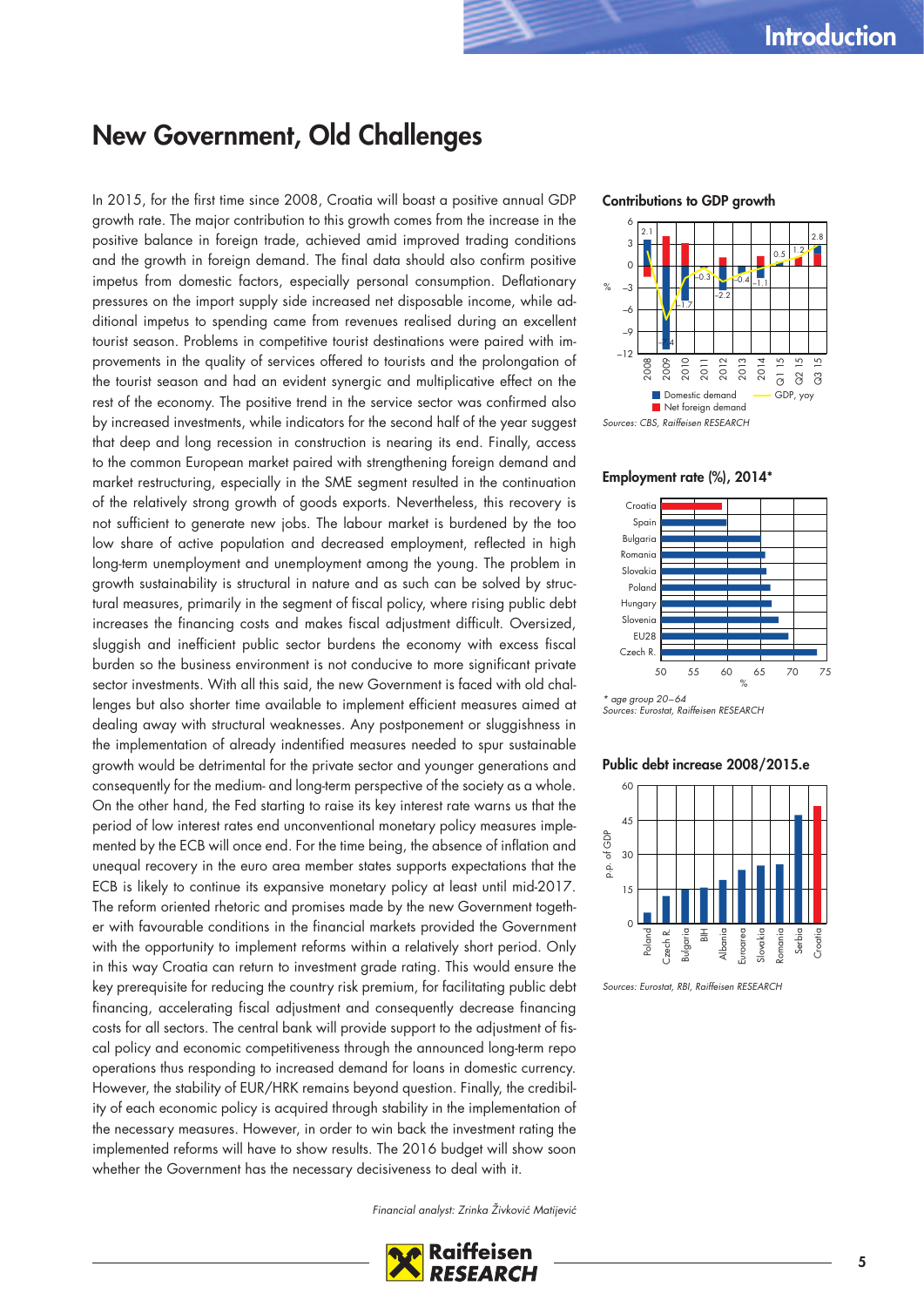### **Politics and real sector**

### **Optimistic but not impossible**

- New government, new hope
- Mild economic recovery continues

**Opinion pools**



\*15-day average trend line of poll results from Jan 2012 to Jan 22 2016 Source: Promocija plus, IPSOS PULS, Raiffaiesen **RESEARCH** 

**Real GDP growth, yoy**



Sources: Eurostat, Raiffeisen RESEARCH



Two and a half months after the tightest result of the parliamentary elections ever and long, hard negotiations between the Bridge party (MOST) and the Patriotic Coalition (Domoljubna koalicija) and the Croatia is Growing (Hrvatska raste) coalition, the new Croatian government was confirmed on 22 January 2016. With a frail majority of 83 votes of a 151 in total, Croatia elected its first nonpartisan prime minister proposed by the Patriotic Coalition (led by the HDZ) and supported by the Bridge party. In the short run, the political uncertainty thus ended. However, fact remains that Croatia has no experience with a nonpartisan prime minister and that reforms are, as a rule, harder to implement in multi-party (coalition) governments relying on frail majorities. All this can reflect a very difficult environment to implement reform, higher degree of insecurity and instability. On the other hand, it is precisely a nonpartisan prime minister without a political background and with plans, at least nominally, of change and reform in the Croatian economy that gives rise to the belief and hope that the necessary turnaround will be achieved. In his first address before the Croatian Parliament the Prime Minister concisely presented the strategy for "transforming Croatia". According to the new government's vision Croatia should until 2020 undergo transformation in three key segments: economic growth, competitiveness and quality of life. An exact time framework for the transformation was also given. The transformation is divided into fast results to be seen in 2016, medium-term results to be achieved until 2017, and the long term vision for the period after 2018. The presented basic macroeconomic projections seem ambitious (average GDP growth at 3% of GDP; exports growth for more than 30%; fiscal deficit below 3% of GDP by 2017; public debt decrease below 80% of GDP by 2020; significant inflows from FDI and EU funds) but not unattainable under the condition that structural



Sources: PM's presentation in the Parliament, January 22th 2016, Raiffeisen RESEARCH

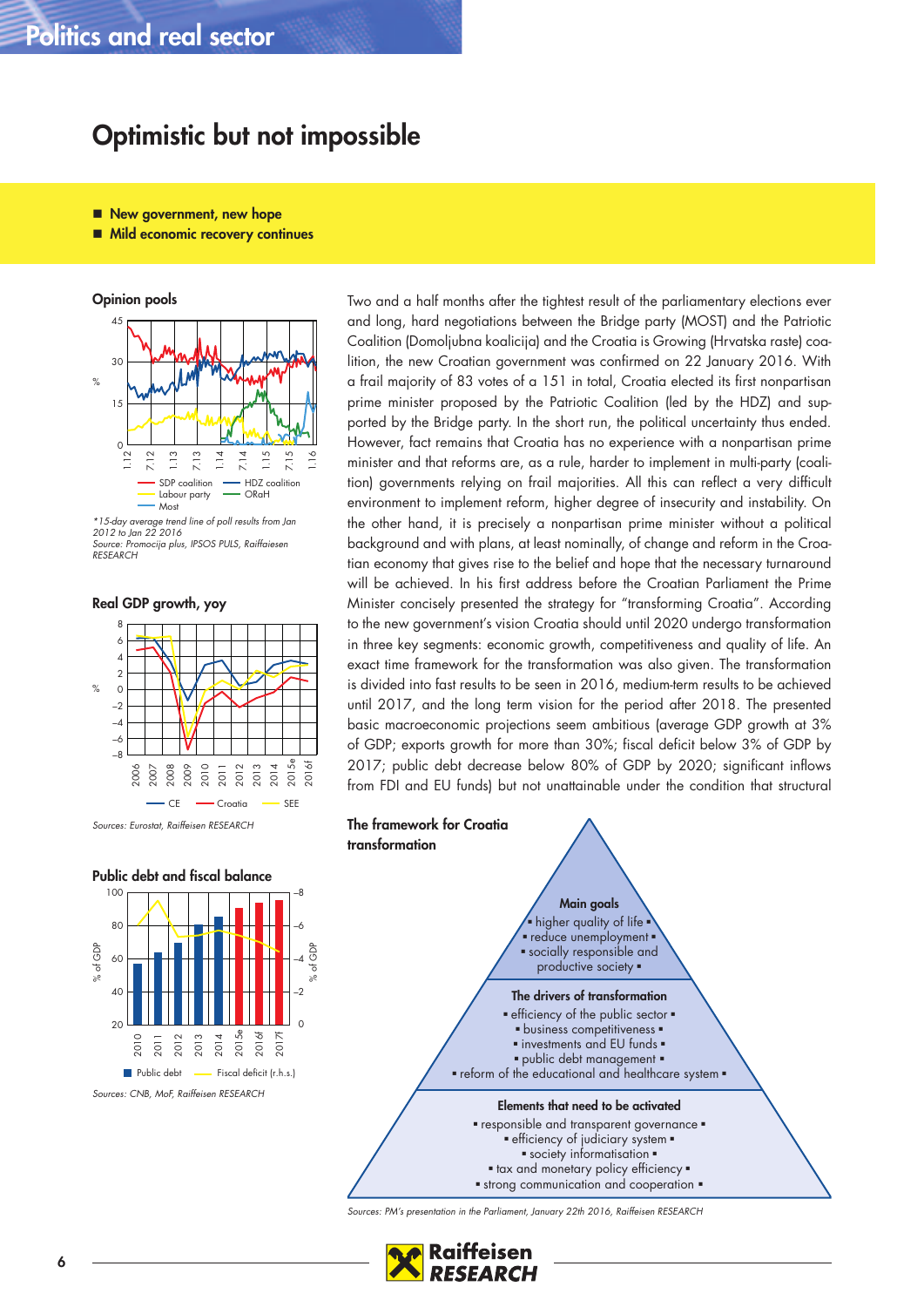reforms are implemented in the mentioned areas. The high-frequency indicators for the last quarter 2015 confirmed that the trend of economic recovery continued. The growth of the consumer sentiment and consumer confidence indices was confirmed by data on retail trade with continued trending upwards, reflecting that personal consumption, as the largest constituent of GDP, might, for the fourth quarter in a row, positively contribute to economic recovery. In addition to alleviating the burden from personal income, which was achieved by tax amendments and absence of inflationary pressures, this is surely a consequence of the extended tourist season and slowed down of negative trends in the labour market, as well as improved expectations. These mild growth rates should continue in this year's first quarter with additional momentum to come from earlier employment of seasonal workers before the onset of the tourist season. Significant growth rates of recovery in personal consumption may be expected only after the start of the employment growth cycle and the end of the process of households deleveraging. And while this last factor has probably neared its end, the growth of employment largely depends on private sector recovery, the only sector which can generate sustainable growth and employment in the future. Assuming that the adjustment will go beyond one-off cuts and will be accompanied by structural changes of large public systems and state administration, aided by increased efficiency and a rule of law, impetus could be provided for the private sector and economic growth could be made sustainable. This would largely offset the possible one-off negative effect of the expected fiscal consolidation, ensuring continued growth in 2016. The main growth drivers could be the exports of goods and services and investments. The projected growth in Croatia's most important trading partners, continued instability in competitive tourist destinations and a noticeable improvement in the quality of Croatia as a tourist destination encourage positive expectations. Investment activity registered first signs of recovery in Q3 2015. In this regard, however, there is still no positive contribution from the construction sector which hit rock bottom. Nevertheless, although the number of construction permits is still in decline, completed works and growth of new orders imply that construction might show positive growth in 2016. However, the projected continuation of economic recovery is exposed to both external and internal risks both in the short and in the long run. A slowdown in recovery in the EU, that is, Croatia's main trading partners, would have unfavourable effects on exports.

Still worrying is the high dependence on tourism, with its share in the economy, in terms of revenues, reaching almost 19% of GDP. Amid relatively high negative geopolitical factors, overdependence on tourism may have quite a negative effect. On the other hand, postponing the consolidation of public finances and maintaining the unfavourable business environment would surely negatively affect the country's credit rating and investments, and indirectly borrowing costs, contribute to possible return of recessionary developments and to renewed decline of employment. Therefore, however fragile support this new Croatian government might have, it should finally face the country's old and by now deeply-rooted problems.

Financial analyst: Zrinka Živković-Matijević



#### **Retail trade, annual change**



Sources: CBS, Raiffeisen RESEARCH

**Unemployment rate, avg. (ILO)**



Sources: CBS, Raiffeisen RESEARCH

#### **Industrial production, annual change**



Sources: CBS, Raiffeisen RESEARCH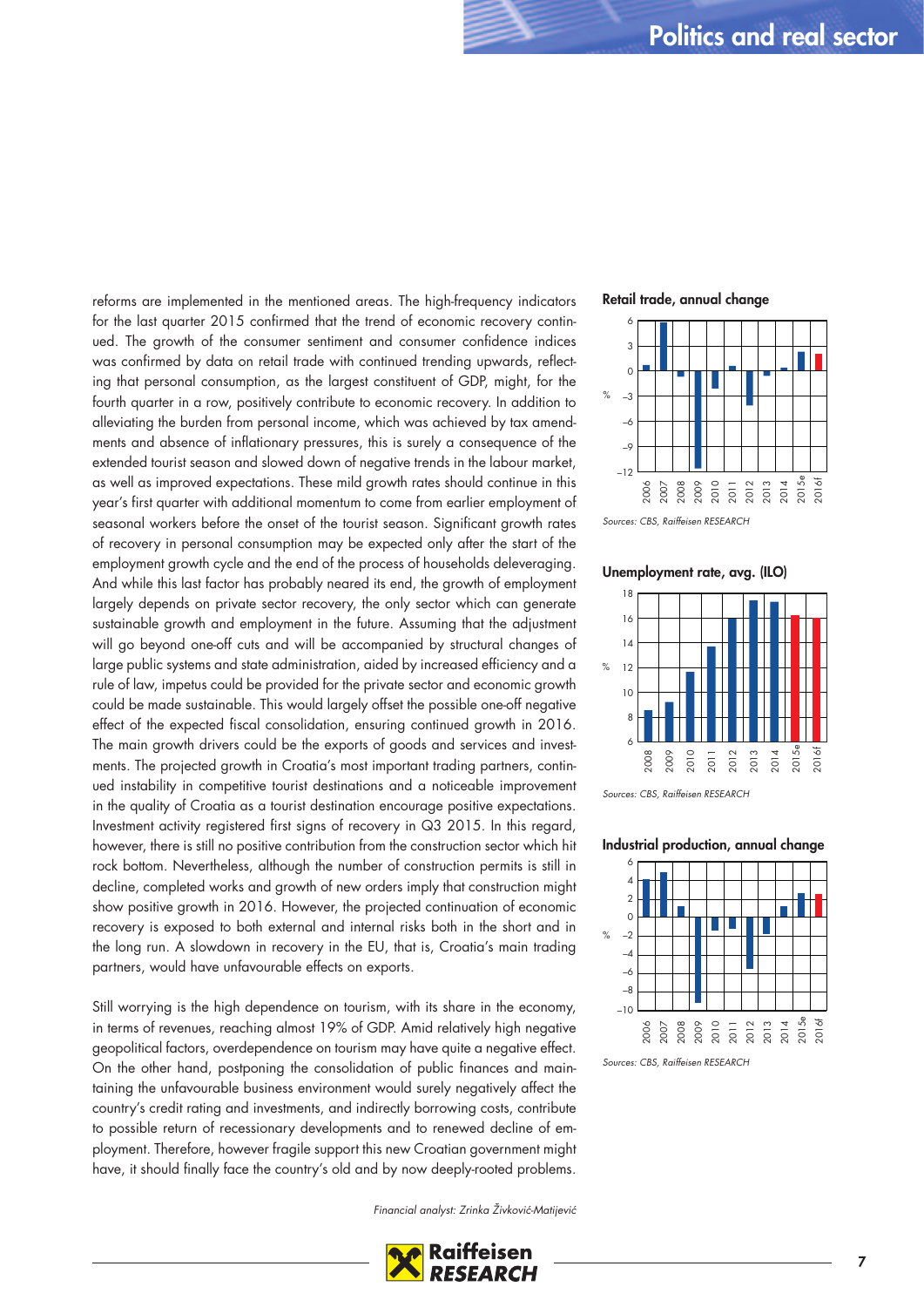### **The 2016 Budget – a mirror of the new government direction**

- **Ample VAT revenues stemming from a good tourist season**
- **Fiscal transparency undermined**
- **Rising public debt a reflection of the absence of fiscal consolidation**

#### **EC's key findings on implementation of reforms (December, 2015)\***

#### **1. "On track"**

- Insolvency framework
- Support measures for youth employment
- Reduction in administrative burden on business
- Improving tax compliance

#### **2. "Wait and see"**

- Budgetary planning
- Revision of fiscal rules
- Healthcare efficiency
- Wage-setting framework
- Reduction in inflows into early retirement
- Reductions of parafiscal charges
- Improvements in the transparency and accountability in the public corporate sector
- Improving the efficiency and quality of the justice system – Strengthening governance in HBOR

#### **3. "Action wanted"**

- Fiscal consolidation to enable reduction
- of public debt
- Public debt management reinforcement – Reform of public administration
- 
- Introduction of a recurrent property tax
- Improvements to legislative planning
- Listing of minority packages of SOE shares and privatisations
- Streamlining of social benefits

"*On track*" – measures for which the legislative or implementation process has been completed or is on schedule, and which are expected to be sufficiently effective;

"*Wait and see*" – measures for which the legislative process is ongoing, but is still in a relatively early phase, or for which there is still uncertainty as to complete implementation and effectiveness;

"*Action wanted*" – measures for which limited or no action has been taken, or which have been announced but are as yet insufficiently detailed to be assessed.

\* EC's Review of progress on policy measures relevant for the correction of macroeconomic imbalances (MIP) Sources: EC, Raiffeisen RESEARCH

Although overshadowed by turbulent post-election events in Croatia's political arena, the fiscal activity of last-year's December was quite dynamic. Until the end of 2015, Croatia's technical government adopted a series of decisions on new borrowings and extended new government guarantees, while we have greeted the new fiscal year with a matrix of temporary financing that scheduled until late March of this year. In the meantime, we have been awaiting the most important consolidated budget report (at general government level) which will show what happened with Croatia's public finances in the past year. The answer to this question can only partially be found in the recent report on the work of the government in the period between 2011 and 2015. At the same time, publicly available fiscal data are abundant in already known deficiencies that have significantly undermined fiscal transparency (primarily in relation to the exclusion of the Croatian Health Insurance Fund from the single treasury account). Therefore, although it is not possible to precisely quantify the divergence from the fiscal goals set in the latest Convergence Programme (linked to the requirements under the EDP), the available data are sufficient to reach the most important conclusions.

The better VAT collection reflects, in addition to positive effects of fiscalisation, a splendid tourist season which resulted in multiplicative effects on the overall economic activity last year. Almost all constituents of revenues from excise duties indicate an annual growth, while a positive contribution was registered from the increase in excise duties on energy products and electricity, and from the implementation of the gradual increase in the minimum excise duties on cigarettes as required by relevant EU regulations. On the other hand, revenues from contributions clearly reflect the main malady of the Croatian fiscus: indicating drop on annual level they warn of the growing insufficiency of the purposely collected funds (primarily in the segment of the pension and health care systems). This is underlined by the fact that last year Croatia required on average more than HRK 3bn per month only for pensions, while at the same time revenues from pension contributions came in at almost half that figure. Therefore, the government opted for transferring funds from the second pension pillar, in the amount of HRK 1.3bn (following the HRK 3.1bn transferred the year before), in November last year. It is worth noting, however, that such a one-off transfer is not treated as budget revenue under the ESA 2010 methodology.

At the same time, the calcified, rigid structure of swollen public expenditures results in cumulative deficits that lead to new growth of public debt that neared 90% of GDP. Interest expenses (at HRK 11bn) warn of a possible snowball effect. Therefore, the new Croatian government is faced with the absolute necessity of intervening with expenditures which should finally become the focus of the fiscal consolidation process. The 2016 Budget (which is expected to be adopted during March) will be the first indicator of how serious those intentions are. Until it is adopted we maintain all our macroeconomic and fiscal projections at current levels.

Financial analyst: Tomislava Ujević

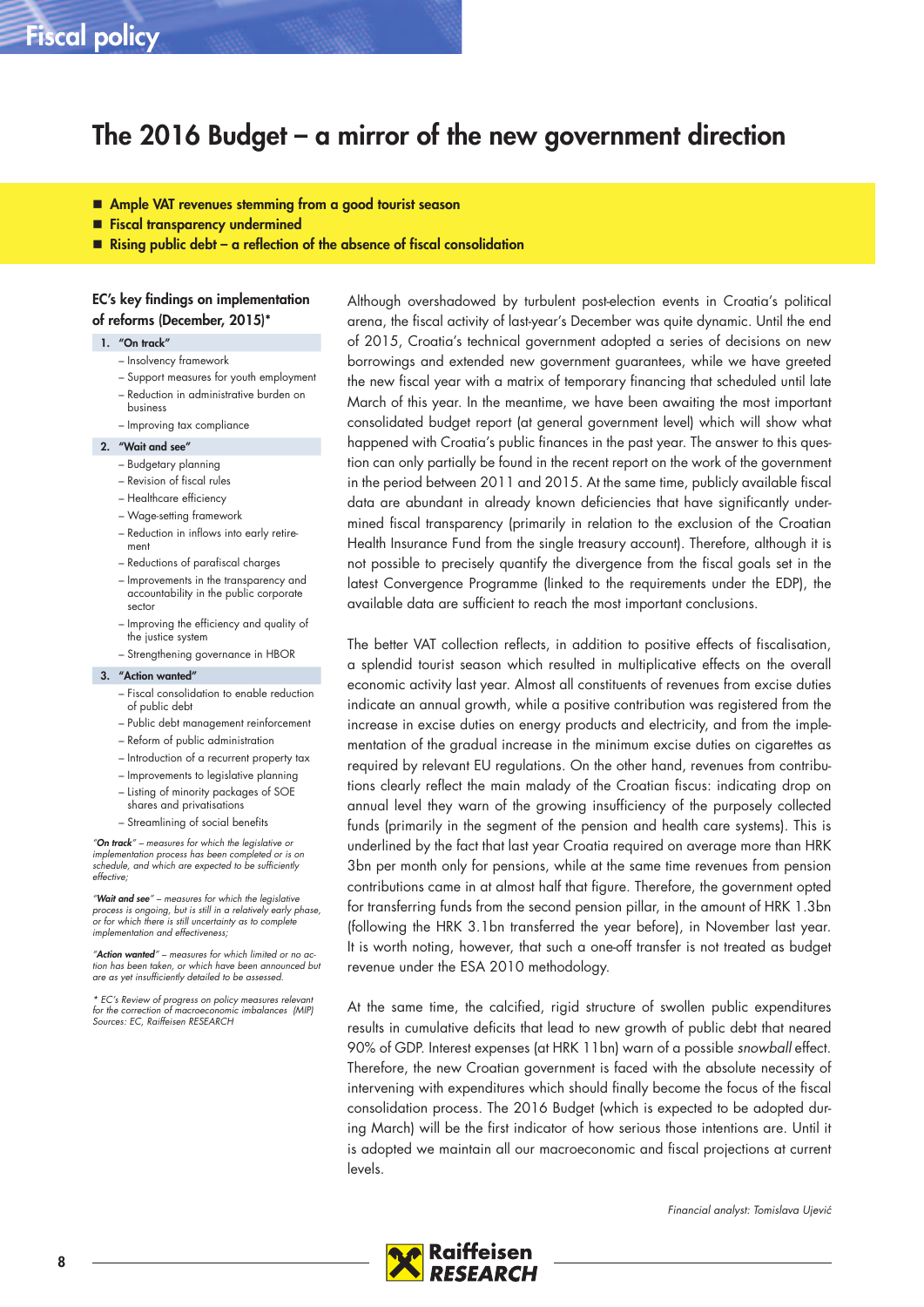### **One more chance**

#### ■ Rating maintained

**Yields decline on the wings of belief in forecasted reforms**

In the midst of the formation of a new government, headed by a nonpartisan Prime Minister and, at least nominally, committed to reform, the credit rating agency Standard & Poor's reaffirmed Croatia's long-term rating at two notches below the investment level, with a negative outlook. The agency's report clearly stressed that although acknowledging that recovery had started, key measures to contain public debt growth had not been implemented. It is our impression that S&P's provided the new government with a one more chance to address the country's key issues, propose necessary measures and start implementing them. The negative risks (closely linked with the implementation of the said measures) continue to pose a threat both to debt sustainability and stable recovery. It remains certain that in order to win back the stable outlook a much greater effort will have to be invested.

This is also confirmed by the latest report of the European Commission on Croatia's progress in correcting macroeconomic imbalances, according to which "the rising public debt is a source of concern". Namely, despite the decline in fiscal deficit it remains among the highest in the EU, consequently leading to further rise of public debt that grew close to 90% of GDP. In addition, the Commission's report confirmed that thus far no steps have been taken to reinforce public debt management. In the meantime, post-election uncertainty and widening of the spreads that had started already in the third-quarter of 2015 were finally halted late in the year. A mild correction of both the spreads and the yields that was seen in the first half of January was probably a consequence of the expectations that the Government would use 2016 to remove deeply rooted structural problems and to improve the investment climate. Croatia's risk premium will remain much higher than that of comparable countries of the region, clearly reflecting that in order to gain investor confidence ambitious plans need to be translated into reality.

By issuing a HRK government bond (worth HRK 6bn, with a 4.25% coupon and the average yield at issue of 4.40%) in the domestic capital market, the Ministry of Finance extended the kuna curve until 2026, concurrently ensuring a portion of funds needed for the first quarter of 2016. In view of the fact that the government had HRK 9.7bn available at its deposit account with the central bank at the end of November, it is quite certain that the borrowing envisaged for the first quarter of 2016 under the decision on temporary financing will not be realised. The aforementioned data make it clear that a portion of funds (some HRK 7bn) from 2015 were transferred to the next fiscal year (despite the ten-year kuna bond, worth HRK 5.5bn, maturing in December). There are no international bonds maturing in 2016, while the first domestic issue is to becomes due in July. According to our estimates, the overall amount of liabilities under securities issued and general government loans exceeds EUR 7.1bn. In addition to the estimated general government deficit at 4.5% of GDP, the aggregate refinancing obligations reach 21% of GDP. They include liabilities under short-term liabilities which are usually rolled over at maturity. In 2015, the central government directed almost all of its short-term instruments towards kuna borrowing thus sub-





#### **5Y CDS (USD)**



#### **Government debt maturities (bonds)**



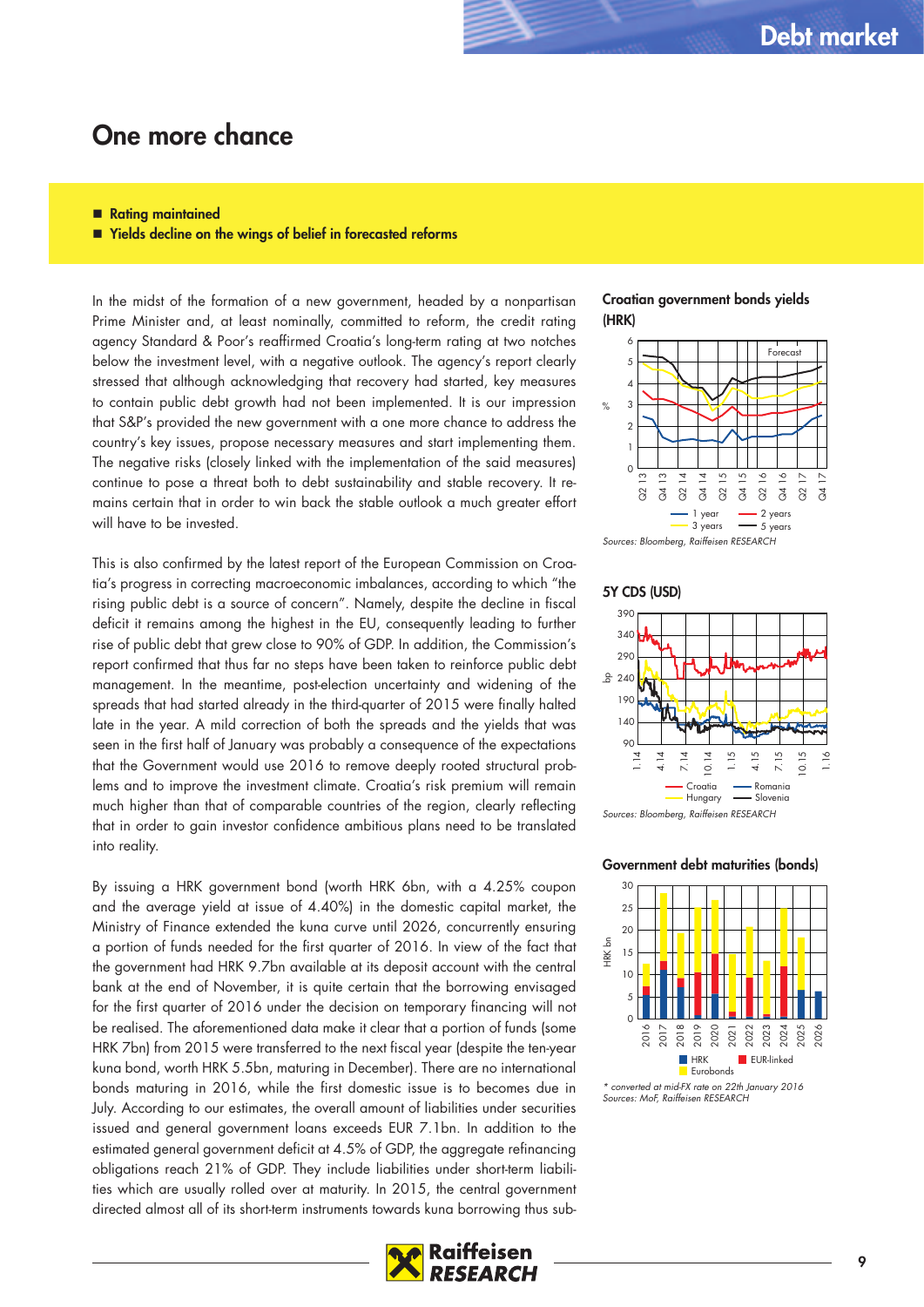### **Debt market**



**1-y T-bill yield (HRK)**



Sources: MoF, Raiffeisen RESEARCH

stantially diminishing the currency risk. Nevertheless, a portion of T-bills, worth EUR 1.225bn, falls on the T-bill issued in February 2015, which will, given its 18-month maturity, fall due in August this year. After maintaining a level of 1.5% for the most part of the year, the yields on T-bills saw a slight but indicative new fall at the latest auctions. Given that the monetary policy in 2016 will continue supporting high liquidity, the yields on short-term securities are bound to hold at least at their current level. Aided by the projected economic recovery and the expected consolidation of public finances, as well as the expansive character of monetary policies pursued by both the CNB and the ECB, Croatia's risk premium should trend slightly downward. Amid these conditions and continued ample liquidity both in the domestic and the foreign market, Croatia's debt will become attractive given the returns it offers. However, poor fiscal metrics and the behaviour of economic policy-makers thus far cause particular caution among market participants. Therefore, even the slightest departure from the expected consolidation of public finances may very soon be reflected in the growth of yields and the premium. This will also surely be underlined by rating agencies, with the first indicator of the new government's behaviour being the 2016 budget. Although there are no foreign issues maturing this year, we think that the government will nevertheless opt for issuing a Eurobond in the European market to finance some of its needs. The US market is not a likely option given the fact that the Fed started normalising its interest rate late in 2015 and is expected to continue raising its key interest rate throughout 2016 and 2017.

The domestic market will continue to be marked by steady demand, especially from big institutional investors, the pension funds. The bulk of activity is expected to be seen at the shorter end of the curve, while the positive effect in the longer segment is expected if the central bank starts carrying out long-term repo operations consistently and uninterruptedly which would also facilitate fiscal consolidation.

Financial analyst: Zrinka Živković Matijević





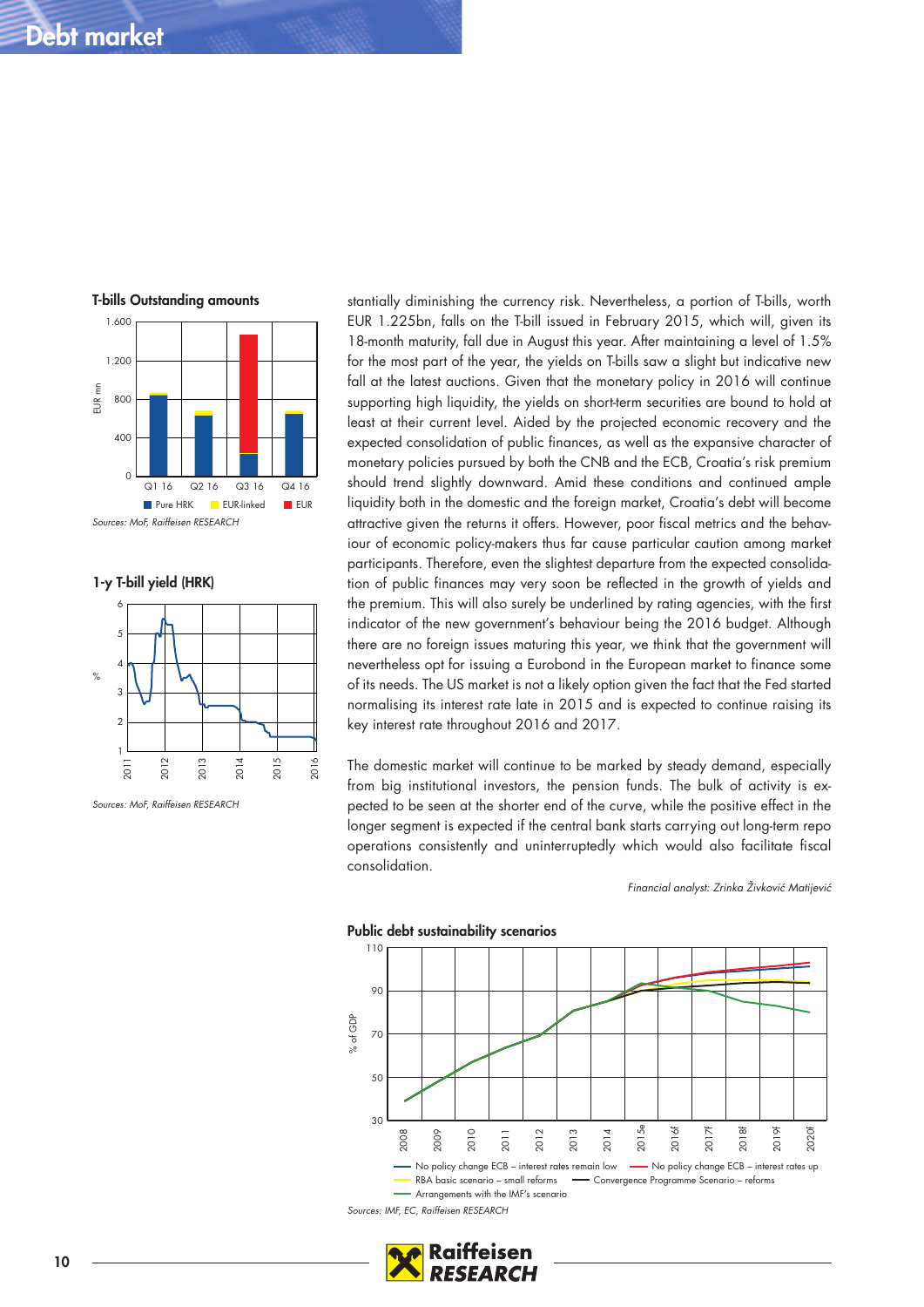### **New monetary policy measures no threat to kuna stability**

- No stronger depreciation pressures on the kuna
- High HRK liquidity paired with consistent FX policy

The stability of the HRK exchange rate against the euro remained preserved in the last quarter of 2015. Moreover, the absence of stronger depreciation pressures enabled the exchange rate of the HRK to edge up against the euro. The HRK was supported by a stronger pre-holiday demand for the domestic currency and favourable developments in foreign trade. The year ended with the exchange rate down 0.34%yoy, while the slow slippage of the average exchange rate on an annual level that has been observed since 2010 stopped. The average 2015 mid-point EUR/HRK exchange rate at the exchange rate list of the Croatian National Bank totalled 7.61 kuna for one euro, down 0.3%yoy. The reasons for this are to be sought in the first signs of economic recovery, FCY capital inflow and the much improved current account surplus.

Uneventful trading continued at the beginning of 2016 with only a mild volatility of the exchange rate of the HRK against the euro. As usual, we expect the EUR/ HRK exchange rate to slowly slip towards higher levels, also supported by the balance sheet adjustments of banks due to the conversion of loans indexed to the Swiss franc into loans in euros. The weakening of the HRK was partly supported by the uncertainty surrounding the formation and future activities of the new government, and fiscal risks. The stable government and the credible plan, and later the implementation of reforms paired with improved investment climate would surely provide support to the domestic currency through stronger inflow of investments and more stable recovery. Otherwise we cannot exclude a slow growth of the EUR/HRK exchange rate. As spring approaches, partly due to pre-holiday spending (Easter) and partly due to the beginning of the low tourist season, we expect the domestic currency to gain strength against the euro and grow ever stronger as the first half of the year draws near. Given the fact that the ECB will continue to ensure favourable borrowing conditions in 2016 through its unconventional measures, we cannot exclude a possibility of the corporate sector continuing to turn towards foreign capital markets and an inflow of foreign currency from this source.

The monetary policy is expected to remain consistent in maintaining the stability of the EUR/HRK exchange rate but also directed towards ensuring high liquidity of the financial system. The announced long-term structural operations (repo auctions with maturities over one year) do not constitute a change in monetary policy instruments (from the exchange rate policy to an interest rate policy). The intention of new operations is to provide banks with more long-term sources of HRK liquidity. Ensuring high HRK liquidity in the domestic financial market enables low interest rates at the shorter-end of the HRK curve but creates potential pressure at the longer end of the curve, thus opening additional room for the implementation of the necessary fiscal consolidation measures that would surely support the domestic currency in the medium term. In case of exchange rate volatility and excessive pressures on the HRK, when choosing its measures the central bank will undoubtedly remain consistent in defending the exchange rate, even at the price of higher interest rates.

Financial analyst: Zrinka Živković Matijević



**Middle exchange rate of the CNB**



Source: CNB, Raiffeisen RESEARCH

#### **Middle exchange rate of the CNB**

|            | Middle<br>exchange<br>rate | Change compared to:<br>31.12.2014 |                |         |
|------------|----------------------------|-----------------------------------|----------------|---------|
|            | 31.12.15                   | Exch.<br>rate                     | Move-<br>ments | %       |
| <b>EUR</b> | 7.6350                     | 7.6615                            | ↓              | $-0.34$ |
| <b>USD</b> | 6.9918                     | 6.3021                            | ኍ              | 10.94   |
| <b>CHF</b> | 7.0597                     | 6.3681                            | ኍ              | 10.86   |
| <b>GBP</b> | 10.3610                    | 9.7848                            | ኍ              | 5.89    |
|            |                            |                                   |                |         |

Sources: CNB, Raiffeisen RESEARCH

#### **FX interventions of the CNB**



Sources: CNB, Raiffeisen RESEARCH

#### **Exchange rate forecast**

|                       | 2016e | 2017f |
|-----------------------|-------|-------|
| EUR/HRK, avg          | 7.65  | 7.66  |
| EUR/HRK, eop          | 7.68  | 7.65  |
| USD/HRK, avg          | 7.50  | 6.96  |
| USD/HRK, eop          | 7.60  | 6.65  |
| CHF/HRK, avg          | 6.95  | 6.96  |
| CHF/HRK, eop          | 6.98  | 6.95  |
| $\sim$ $\cdot$ $\sim$ |       |       |

Source: Raiffeisen RESEARCH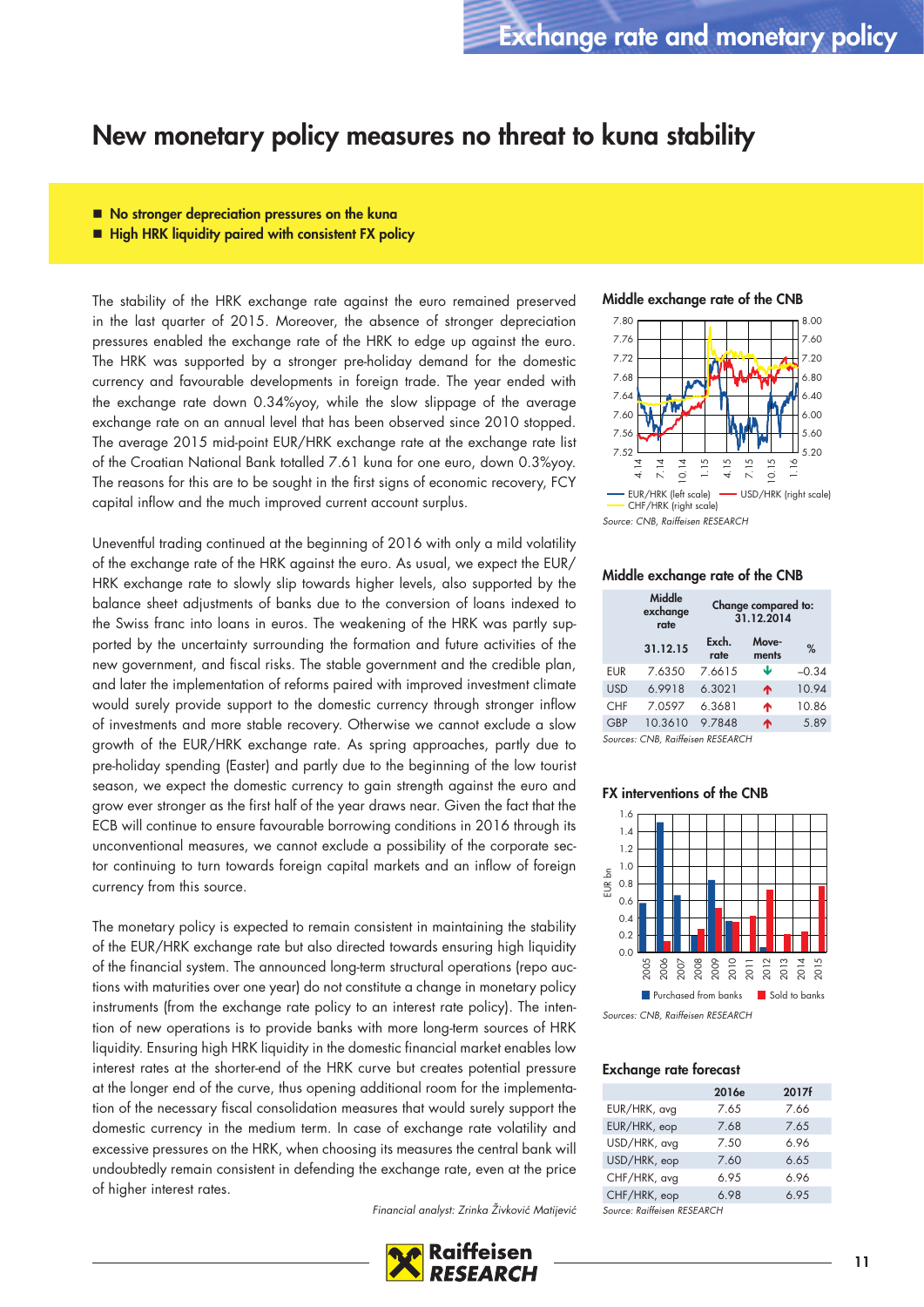### **Balance of payments**

### **Under the impact of the CHF conversion and good tourist season**

- Surplus in the balance of payments current account continues increasing
- **Strong impact of the CHF conversion on the external cash flows**
- **Total gross external debt continues growing on an annual level**

**C/A balance**



Sources: CNB, Raiffeisen RESEARCH

**Travel receipts (tourism)**



Sources: CNB, Raiffeisen RESEARCH

#### **Gross external debt, eop**



The EUR 3.9bn surplus registered at the balance of payments current account in the Q3 last year resulted also in the positive cumulative balance (over four consecutive quarters) of 4.7% of GDP. In addition to the inflow of foreign currency stemming from a good tourist season, this was also partly a consequence of banks registering losses in their accounts caused by the forced CHF conversion. Namely, the usual deficit in the primary income account had not been seen, i.e. the registered positive balance was a direct consequence of bank losses caused by the said conversion (EUR 389mn). At the same time, the expected positive contribution in the current account balance came from the surplus-generating services account, which was a result of exceptional tourism results. Namely, income from travel in the Q3 of last year reached its historical high, in nominal terms, of EUR 5bn, thus considerably increasing on an annual level, by 7.5%. On the other hand, the usual negative contribution came from the sub-account of goods (amid the widening of the trade deficit). As for the capital account, the negative effect of the CHF conversion was reflected in the data on foreign direct investments which registered a decline of almost 50% on an annual level in the first three quarters of 2015. Thus, the positive contribution to FDI generated by the sale of TDR to the British BAT was for the most part neutralised by the mentioned bank losses. At 2015-level, we expect the surplus in the balance of payments current account to hold at 4.7% of GDP (of which 2 percentage points are accounted for by one-off bank losses due to the CHF conversion), and a considerable positive contribution to come from revenues from tourism, which might (given the healthy volume indicators for the low season) exceed EUR 8bn.

The latest data on gross external debt at the end of the Q3 2015 confirmed the continuation of the upward trend, in annual terms, predominantly caused by high obligations of the state towards external creditors. Thus, at the end of September, total gross external debt stood at EUR 47bn or 107.6% of GDP, rising on an annual level by EUR 480m (1%). Almost 40% of total gross external debt of the Republic of Croatia relates to public sector indebtedness, which at the end of the month under review reached EUR 18.6% (4.9%yoy). It is important to stress that foreign exchange differences, i.e. the appreciation of the dollar against the euro, made a negative contribution to the debt level presented in euros. This is particularly true for the general government debt since the external debt statistics does not reflect the embedded hedge against the currency risk (relating to USD issues of government bonds) as a result of which the nominal figure of the debt is higher than the actual balance. On the other hand, gross external debt of the private sector went down to EUR 28.4bn, predominantly as a result of the deleveraging of the financial sector started back in May 2012. However, private nonfinancial corporations recorded a continuation in the annual growth of external debt, which is not surprising given the more attractive financing conditions in external markets. The ECB's latest monetary measures give additional boost to expectations of continued borrowing of private enterprises in external financial markets until the end of 2015, while the government sector is to maintain its relatively high share in the total gross external debt.

Financial analyst: Tomislava Ujević

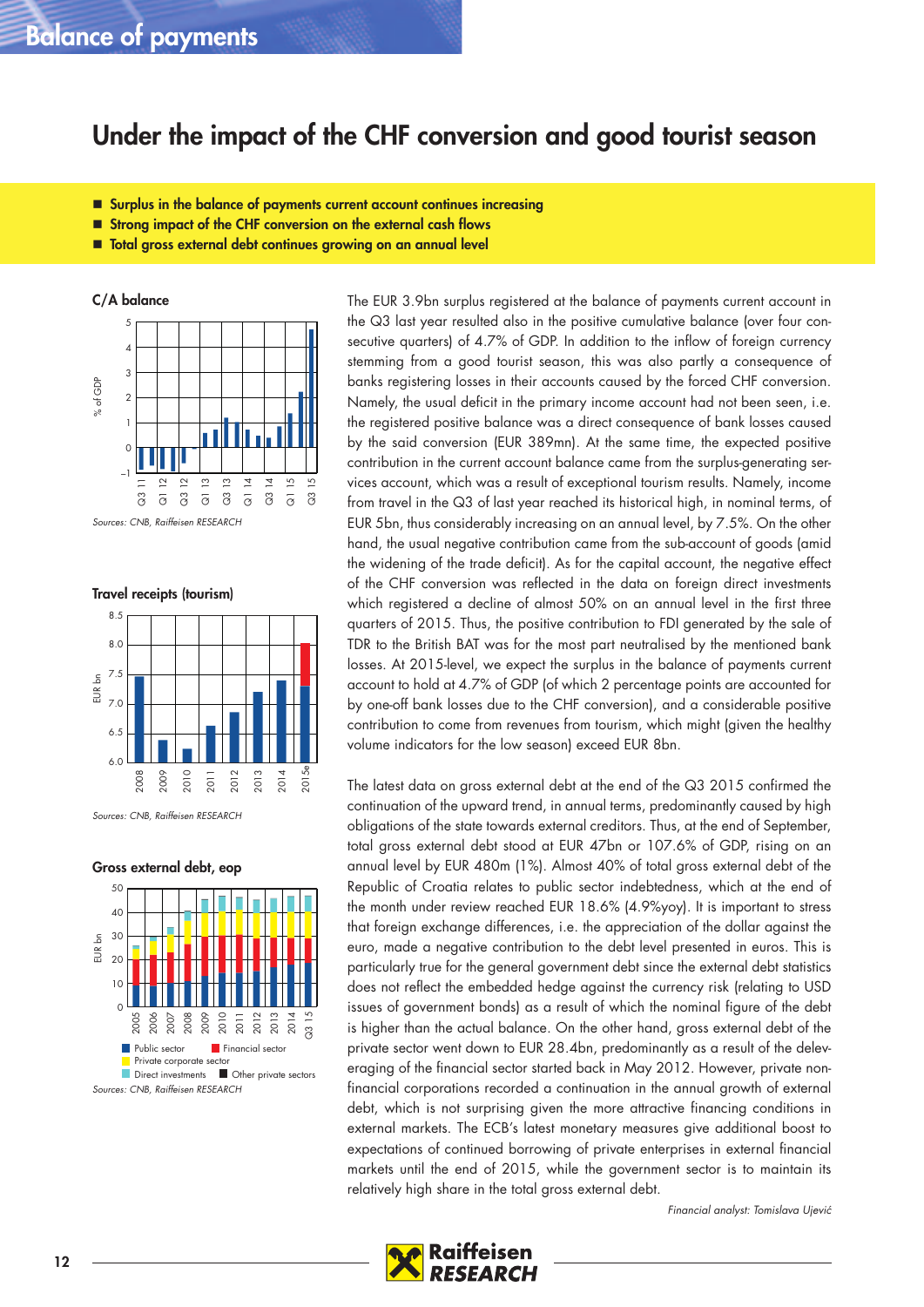### **Monetary policy divergence – the key factor in 2016**

- **The Fed started raising its key interest rate in December**
- The ECB continued its monetary policy easing early in December

At the end of last year, the main focus of the global markets was on the beginning of stronger divergence in monetary policies of the two of the major world's central banks. At its meeting in December 2015, the Fed decided to tighten its low interest rate policy and for the first time since June 2006 raise the target range for the federal funds rate by 25 b.p. to 0,25% to 0,50%. This ended an era of zero interest rates that began seven years ago. The majority of the Fed's officials expect to raise interest rates for 100 b.p. in 2016 and additional 100 b.p. in 2017 which they build on expectations that positive trends in the labour market will continue, and GDP will grow beyond its potential and that inflation will grow to 1,6% in 2016. In her address, the chair of the Federal Reserve J. Yellen stressed that further normalisation of interest rates would not be mechanical (in the same amount and/or in regular intervals) but rather will be carried out at a moderate pace, depending on the incoming economic data. If the Fed observes the envisaged dynamics of the increases, the journey to the "neutral" level might extend to 2018. Due to further improvements on the labour market (and in case of GDP growth beyond the potential), and with stronger than expected inflationary pressures, the process might be accelerated to end late in 2017. The next hike is not to be seen until the meeting in early March.

On our side of the Atlantic, at its meeting in early December 2015, the ECB decided to further ease its monetary policy stance by expanding the set of its unconventional monetary policy measures. The interest rate on the deposit facility with the ECB was thus lowered to –0,30%, QE program is extended by the end of March 2017. Marketable debt securities of regional and local governments in the euro area were included in the programme. The ECB also decided to reinvest the principal payments on the securities purchased under the QE programme. It should be emphasized the readiness of the ECB to extend the extremely expansionary monetary policy based on inflation rate and the pace of recovery.

We expect the ECB to continue its wait-and-see policy throughout 2016. In the quarters to come, despite the new fall in crude oil prices, we expect its influence to wear down gradually and inflationary pressures to grow stronger, as well as the euro area economy to continue its moderate recovery boosted predominantly by domestic demand. According to our forecasts, further pressures on the ECB's monetary policy easing should ease this year. We believe that unlike of changes in the QE program, ECB will likely reduce interest rate on deposits facility (between –0.4% and –0.5%). Its monetary policy is expected to continue affecting the bond market in 2016. The relatively stable upward trend in the quarterly yield growth on medium–and long–term German bonds

might continue in 2016. The yield on the 2–year German bond is expected to move around the interest rate on the ECB's deposit facility (–0,30%).

Financial analyst: Mate Rosan





\* till Dec 31 2015 Sources: ECB, Raiffeisen istraživanja

#### **Federal Funds Target Rate\***



as of 22 Jan 2016 from 16 Dec 2008, FOMC defines range Sources: FED St. Louis, Raiffaiesen RESEARCH

#### **Financial market forecasts**

|                 | <b>Mar-16</b> | Jun-16  | $Sep-16$ | <b>Dec-17</b> |
|-----------------|---------------|---------|----------|---------------|
| EUR/USD         | 1.05          | 1.03    | 1.01     | 1.01          |
| Fed key rate    | 0.75          | 0.75    | 1.00     | 1.50          |
| USD 3m LIBOR    | 0.80          | 0.75    | 1.05     | 1.55          |
| USD 10y yield   | 2.20          | 2.40    | 2.70     | 3.10          |
| ECB key rate    | 0.05          | 0.05    | 0.05     | 0.05          |
| 3m EURIBOR      | $-0.25$       | $-0.25$ | $-0.25$  | $-0.25$       |
| GE 10y yield    | 0.50          | 0.50    | 0.80     | 1.00          |
| as of 22.1.2016 |               |         |          |               |

as of 22.1.2016 Sources: Raiffeisen RESEARCH

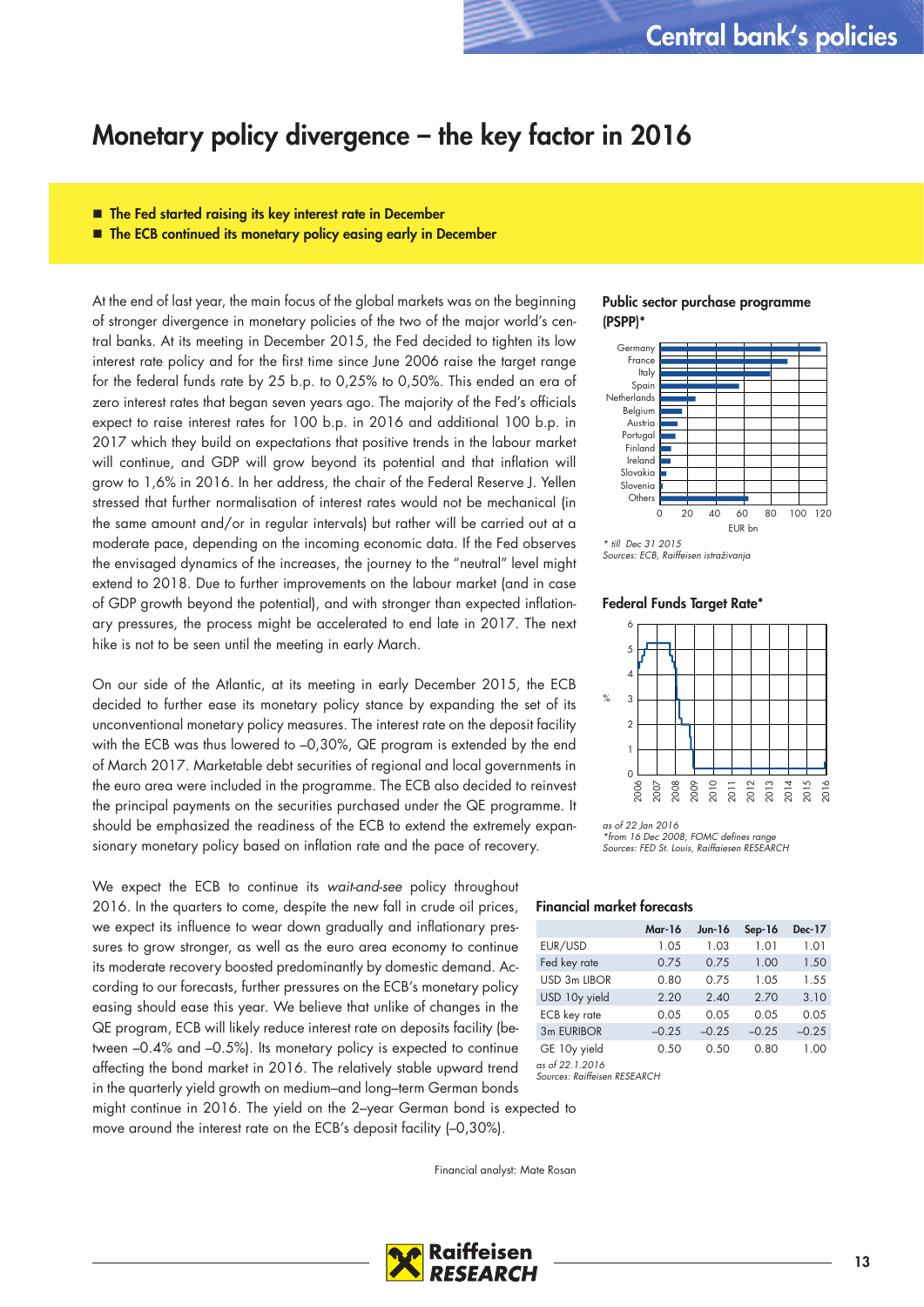### **Banks highly capitalised despite sustained losses**

- **Surplus FX liquidity strengthens the process of banks deleveraging abroad**
- **Share of non-performing in total loans stabilises**
- Demand for loans in local currency strengthens

**Debt investments from foreign parent banks to Croatian banks**



**NPLs ratio, eop (%)**



Sources: CNB, Raiffeisen Research

#### **Gross Income structure of Croatian banking sector, in % of GI\***



 $-$  distribution of GI, except Pbt (below 0%)

– Profit bt as % of GI (over 100%)

The one-off loss sustained by banks last year due to the forced conversion of loans denominated in the Swiss franc into euros, in the amount equal to a twoyear gross profit, resulted in the decrease of their capital adequacy to 20%. This remains a high rate of capitalisation so the sustained loss had no adverse effects on the loan supply. On the other hand, economic recovery resulted in the reversal of the years-long trend of the growing share of banks' non-performing loans. In the last four quarters they levelled-off at 17% of total loans. The coverage of nonperforming loans by value adjustments went up to 55%. It is likely that the continuation of the favourable trend will result in the reduction of costs for covering credit risk, while the parallel decrease in the price of finance will enable banks to offer loans at lower interest rates. The turn of the year was marked by the process of forced conversion of loans. During the conversion period demand for new loans went down because banks and clients alike were focused on the outcome of the process. On the other hand, the prolonged period of political uncertainty following the parliamentary elections in November additionally reduced the aptitude for borrowing and investment. During the period of negotiations on the forming of the parliamentary majority, the majority of political parties announced the possibility of changes to monetary policy aimed at pushing down the price of capital. Therefore, potential borrowers expected more favourable borrowing conditions in the near future and postponed their decision to borrow.

Amid the circumstances of decreasing overall loan demand we have noticed changes in its currency structure. Demand for loans in the local currency increased, by both households and enterprises alike. Although the users of loans in the Swiss franc were in the end forgiven the negative exchange rate differences that arise from contractual relationships with creditors, the unfavourable effects of exchange rate changes in the period before the adoption of the regulation on the forced conversion raised the awareness of potential borrowers regarding currency risks. The consequential risk-aversion directed potential clients towards borrowing in the local currency. However, the awareness of currency risks did not have the same effect on the deposit structure. Deposits in euros are prevailing, which increases pressures on the currency structure in banks' balance sheets. Consequently, there is excess foreign exchange liquidity in the banking system which is used to decrease external secondary sources of funding. The process of banks deleveraging abroad started in 2012 and might receive additional momentum if bank clients continue leaning towards borrowing in the local currency. At the same time, the scarcity of long-term sources of funding in the local currency is to increase. Therefore, the monetary authorities have announced the introduction of structural operations directed at supplying long-term bank refinancing in the local currency against eligible collateral. However, should bank deleveraging continue at the projected pace, the process will be completed next year. Unless demand for loans increases in the meantime, banks will have to expose themselves to higher and higher currency risks or direct surplus foreign currency savings to placements abroad.

Financial analyst: Anton Starčević



<sup>–</sup> Loss bt as % of GI (low) Sources: CNB, Raiffeisen Research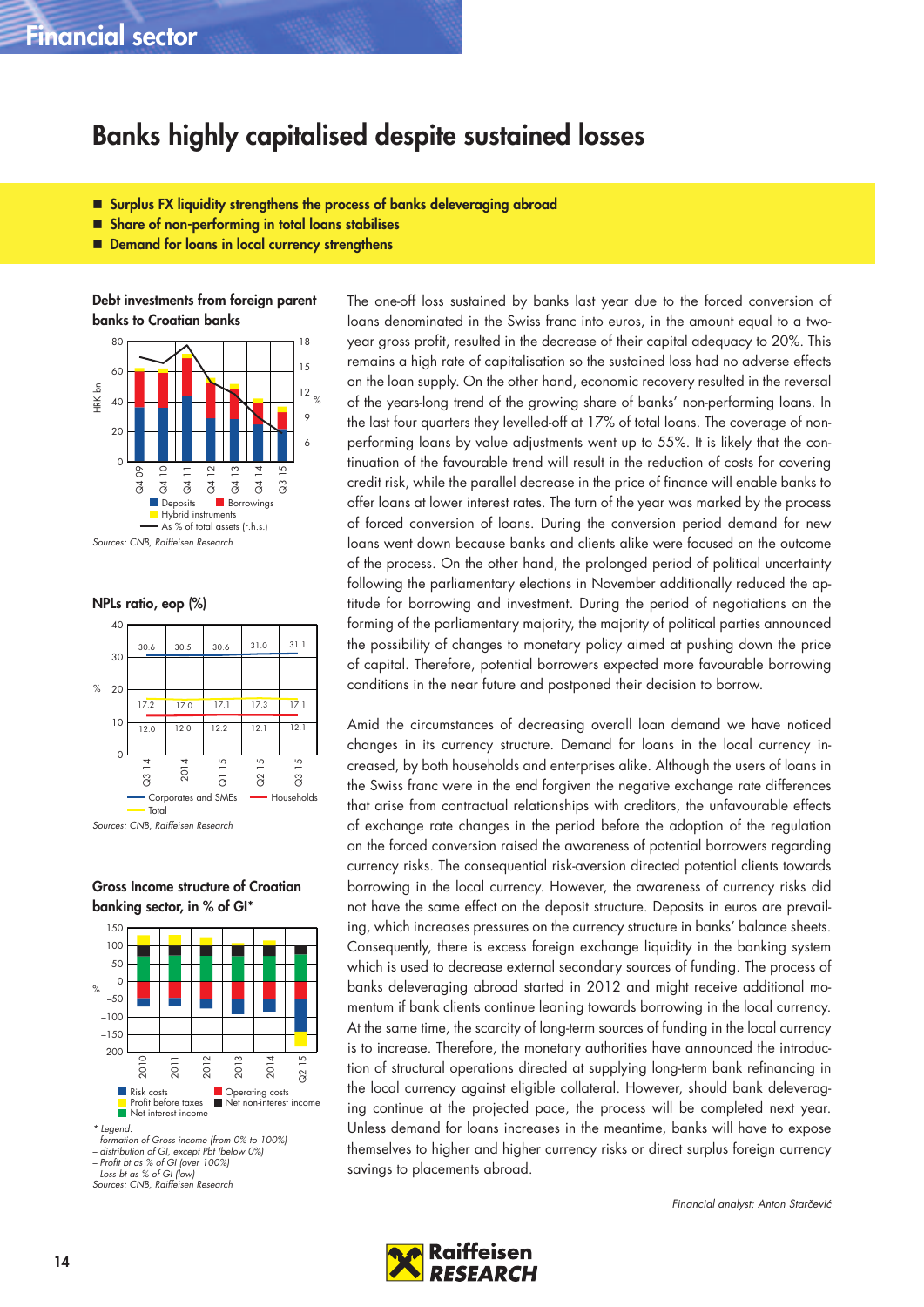### **Commodities markets – main drivers behind consumer prices**

- Consumer prices continue falling
- **Prices in the euro area and Croatia under the influence of declining oil prices**
- **Inflationary pressures to grow stronger?**

The Croatian economy has been characterised by negative inflation rates for the second year in the row. In the year behind us, the average annual inflation rate went down by 0.5%, to its lowest level since the launching of the Stabilisation Programme in October 1993.

The reason of CPI decline in 2015 was to the greatest extent a consequence of imported deflationary pressures due to direct and indirect effects of the decline in crude oil prices on global markets. The decline in oil prices spilled over to the prices of other components of the consumer price index, such as the prices of travel or transportation services (cost-push inflation). Predominantly under the influence of the decline of oil prices in the global oil markets the average prices in the transport category went down by 6.7% on average in 2015, while the prices in the category of fuels and lubricants went down even more, by 10.6%. The fall was felt in most other consumption categories as well. The downward pressure on general price levels was softened by the increase in average prices in the categories of recreation and culture, alcoholic beverages and tobacco, health, restaurants and hotels, communications and the largest category, food and non-alcoholic beverages. On the other hand, there was no stronger impetus from aggregate domestic demand, which was hardly surprising given the modest recovery and the weak labour market.

A review of the situation in the countries of the region, especially in the euro area, where Croatia's most important trading partners are from, reflects similar trends. Namely, the greatest contribution to the slowdown in the growth of consumer prices came from the accelerated annual decline in the prices of energy spurred by the fall in crude oil prices in global markets. However, support to price growth in the euro area came from demand (wages) and corporate margins. In the year under observation, the inflation rate measured by the Harmonised Index of Consumer Prices (HICP) moved at slightly above zero, with temporary periods of deflation. So according to the preliminary data, the 2015 ended in stagnation on an annual level. In contrast to the euro area, where it levelled off, in Croatia inflation declined under the strong influence of energy prices because the prices of oil products in the domestic market went down at a relatively steeper rate than in the euro area (25.4% vs 22.7%). In Croatia, the growth in the prices of services slowed down at the same time, which was not the case in the euro area. The weakness of core inflation (excluding the prices of energy and food) in the euro area (averaged below 1%, still under the historical low of 1.46%), largely reflects still the negative GDP gap which has yet to close since the crisis. Although low prices of energy and other goods contribute to low inflationary pressures, the growth of wages (and consequently of demand in the euro area) gives rise to mounting inflationary pressures on the demand side (demand pull inflation), which is not the case in Croatia. A review of the structure of the consumer basket in the euro area and in Croatia reveals its different composition which surely affects developments in the general average price level. In Croatia, the consumer basket is dominated by food and non-alcoholic beverages with a share of almost 30%, followed by housing costs (18.4%), while in the consumer basket in the





#### Sources; CBS, Raiffeisen RESEARCH

#### **Structure of basket of goods, Dec 2015**



Sources; CBS, Raiffeisen RESEARCH

#### **CPI by PPP (EU28 = 100)**



Sources: Eurostat, Raiffeisen RESEARCH

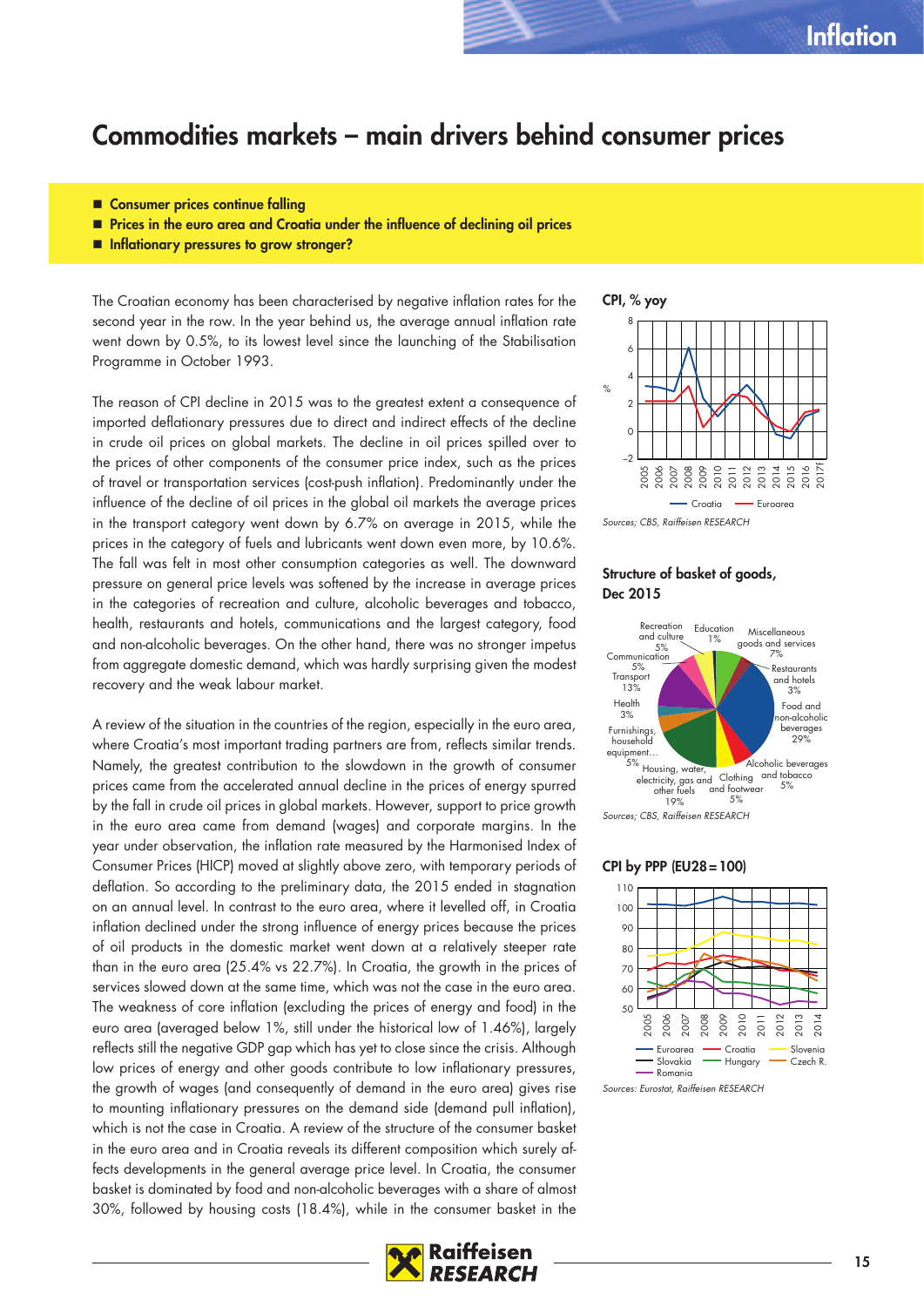



**Electricity prices for domestic** 



 $*$  as of June 2015 Sources: Eurostat, Raiffeisen RESEARCH euro area the said categories account for 15.6% and 16.5% respectively. In the euro area the share accounted for by the categories of clothing and footwear, and furniture in the basket of goods is larger than in Croatia, and so is the share of household equipment, health, transport, recreation and culture, education and restaurants and hotels.

With the beginning of 2000's and stronger demand from emerging markets, developments in the commodities market have grown to become more and more important, or maybe even became a key factor in the development of consumer prices (and thus linked expectations) at the global level. The change in the dynamics of the prices of goods over the last decade is visible in all categories, although somewhat more prominent in the prices of energy and metal (in comparison to the developments in the prices of food). In general, higher volatility and increased co-movement of prices in the commodities markets have been causing greater fluctuations of consumer prices year after year, as well as growth of uncertainty as regards future developments. These changes might substantially affect inflation in import-oriented economies such as Croatia. For example, after a period of relatively stable developments (in the early years of the new millennium), the prices in the commodities markets have trended upwards since 2003, spurred by the unexpectedly strong growth of demand from emerging markets such as China and India. New impetus to growth came over the next few years when unfavourable climate together with redirection to renewable sources of energy spurred a rise in the prices of food. Consequently, due to high import-orientation of the economy, the annual rate of inflation in Croatia in 2008 reached a high 6.1%. After the financial crisis of 2008, the decline in activity and demand for goods led to a strong growth in the prices of metal and oil, which soon stabilised at pre-crisis levels. In the past two years, the greatest influence has been exerted by developments in the oil market, which has in a relatively short period registered a strong two-digit decline in prices. From levels of over USD 100 per barrel registered in 2013, the price of crude oil (with delivery in three months) went down to its lowest level in the last 12 years (below USD 30 per barrel).

The reason for this fall is the strong output of OPEC members, the US and Russia, which are unwilling to give up their market shares even at the price of unprofitable production. Additional pressure came from Iran against which international sanctions were lifted early in 2016. At the same time, demand is not strong enough to absorb the increased supply. Weak economic growth in emerging markets, especially in the Chinese production sector and in Brazil (where GDP contracted by much more than expected in the Q3) contributed to a slowdown in global demand for crude oil. Regardless of the aforementioned, according to our expectations the price of oil should recover some of its strength as the year draws to its end. We base our forecasts on the decline in the production of shale oil (US) and the increase in global demand for oil in the Q3 and the Q4 2015 by 1.5m barrel per day compared with the first half of the year. This should weaken the influence of the price of oil on price levels until later in the year. The projections of mild recovery in the prices of oil are exposed to negative risks especially in

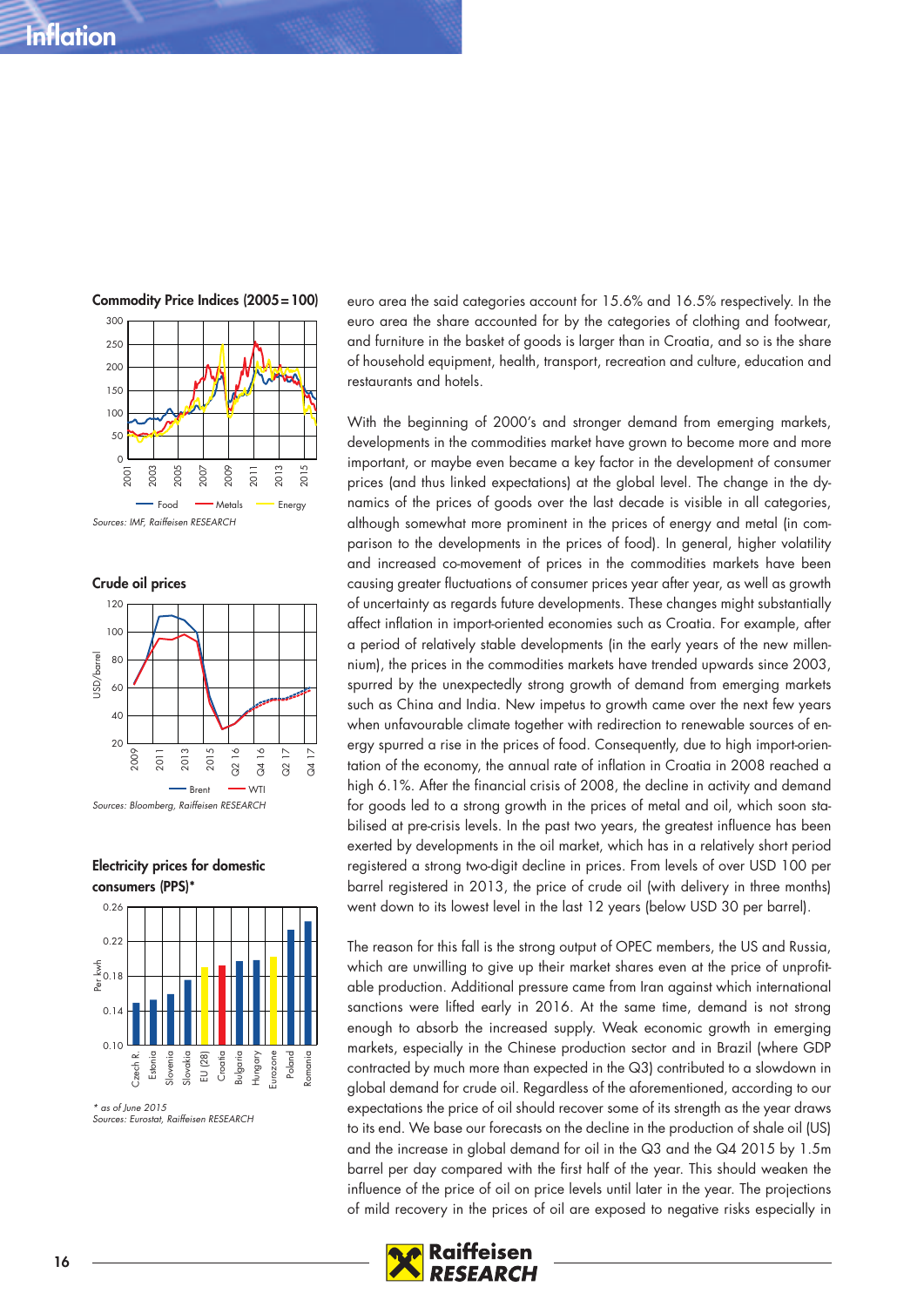case of a significant slowdown in China's economic growth, high level of supply maintained by non-OPEC members, etc.

In Croatia, the fall in prices has thus far not become a structural problem. To the contrary, the absence of inflation contributed positively to the increase in real income and consumption. However, the decline in prices also resulted in weaker budget revenues and diminished the nominal GDP, deteriorating relative values (such as the percentage of GDP) of the budget deficit, public and external debt. The seemingly attractive short-term decline in prices (so-called deflation) hides a whole array of negative consequences. Deflation is actually an unwanted phenomenon which usually leads to further deepening of recession, postponement of investments, growth of unemployment and a general fall in the welfare of a society. In addition, it is much easier for economic policy-makers to steer inflation than halt deflation and its negative consequences. Recovery in a deflationary environment is much harder and longer. Japan is often taken as an example. It fell into a similar deflation spiral and had fought to escape it during the entire 1990s because it prevented it from achieving higher GDP growth rates. On the other hand, mild inflation rates (of 2% to 4%) are considered a desirable phenomenon both in economic theory and practice because they spur economic growth.

In the year ahead we expect consumer price growth to intensify slightly with the annual inflation rate averaging at some 1%. Slight inflationary pressures should continue to be a consequence of relatively low prices on the commodities markets (primarily that of crude oil) but also of the absence of stronger stimulate from aggregate demand with stronger pressure on the consolidation of public finances under the EDP. The contribution of energy to inflation should turn positive in the Q3 2016. Imported inflationary pressures might mount due to the expected growth of inflation in the euro area. A contribution to stronger-than-forecasted growth could come from the growth in administratively set prices (although there are no indications for this at the time), potentially unfavourable weather conditions that could contribute to stronger growth in the prices of agricultural products, as well as possible stronger growth in the prices of crude oil due to geopolitical tensions and more pronounced weakening of the exchange rate of the euro against the dollar than previously anticipated. On the other hand, the projected inflation rate is also exposed to negative risks arising predominantly from developments in the commodities markets, as confirmed by January developments in the crude oil prices, which fell down to their lowest level since 2003. In addition to the halted decline in the prices of oil and goods, in the upcoming few years inflation will be to the greatest extent generated by the increase in prices on commodities markets and by Croatia's structural problems. In general, dependence on imports, high trade deficit, monopoles, the growth of wages outstripping labour productivity, state subsidies to uncompetitive companies and sectors, as well as excessive and inefficient public investments represent constant sources of cost-push inflation. Cost-push inflation is normally revealed more slowly but it is long lasting and harder to manage than demand-pull inflation.

**Electricity prices components for households, 2014**



Sources: Eurostat, Raiffeisen RESEARCH

#### **Comparative price levels (EU28 = 100)\***



<sup>\*</sup> ratio between PPPs and market exchange rate Sources: Eurostat, Raiffeisen RESEARCH

#### **HICP components, annual change (2005 = 100), Croatia**



Sources: Eurostat, Raiffeisen RESEARCH

Financial analysts: Mate Rosan, Elizabeta Sabolek-Resanović

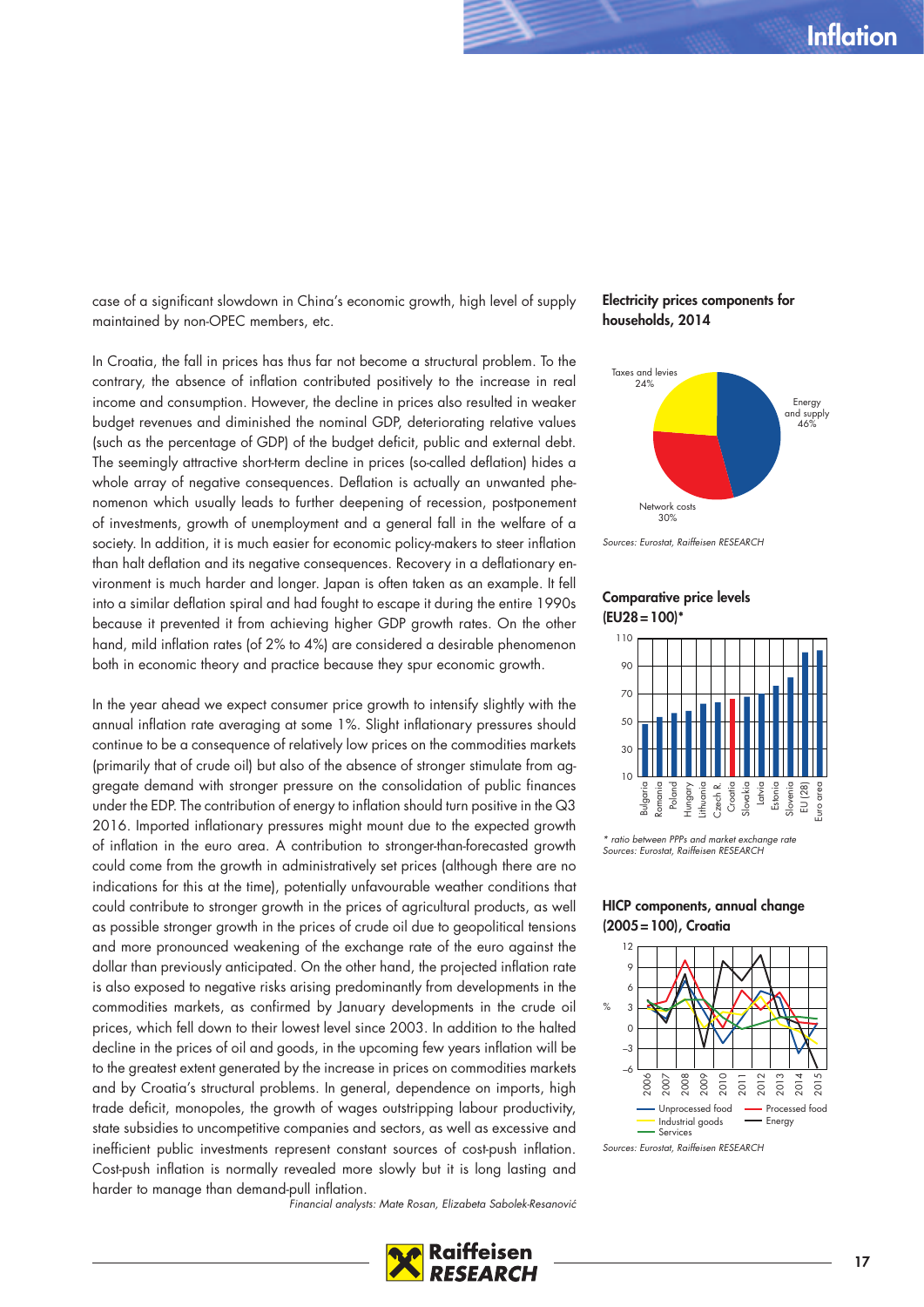### **A turbulent start of the year**

- **After a bearish start to 2016, regional equity indices retreated part of the losses**
- **The negative global sentiment spilled over to the ZSE indices**
- Turnover statistics on the ZSE continued shrinking

**CEE indices – performance for the first three weeks of 2016\***



in local currency, value on January 22, 2016 (6:30 PM) Sources: Bloomberg, Raiffeisen RESEARCH

**Regular turnover**



Source: ZSE, Raiffeisen RESEARCH

The year started with a strong correction of equity indices, primarily due to the slowdown in China's economic growth and the drop of the oil price to below USD 30 per barrel. The negative global sentiment spilled over to regional indices, all recording a drop, some over 10% in the first two weeks of the year. Still, expectations of additional monetary policy easing by the ECB reversed the negative trend and regional equity indices retreated part of the losses. In the year behind us, regional indices boasted different developments, predominantly influenced by local geopolitical and economic circumstances. Thus, the Hungarian BUX increased the most among regional indices in 2015, by as much as 42%, probably due to the announcement of the reduction of banking levies and the absence of surprises in fiscal policy measures. The Russian MICEX also boasted remarkable growth, while the Polish WIG30 and the Turkish BISTNat.100 were the leading laggards in 2015 most likely due to the growth of political uncertainty.

The negative global sentiment also hit equity indices of the ZSE. The CROBEX and the CROBEX10 fell by more than 6% in the first two weeks of the year, to recover subsequently to –5.1% and –5.5% respectively, since the beginning of the year. Among sector indices, the sharpest fall was that of the CROBEXtransport under the influence of China's economic growth slowdown while industrial and tourism shares had only a small correction. A similar pattern was seen in last year when shares of the transport sector went down by almost 30% and the CROBEXturist index, after the record tourist season last year, increased by 23.7%. In 2015, the CROBEX and the CROBEX10 lost 3.2% and 1.8%, respectively, while the return on the CROBEXtr, which includes dividends, totalled 0%. The total market capitalisation of shares on the ZSE at the end of December amounted to HRK 128.1bn, up by 1.5% yoy with 7 listings less. The trading statistics on the ZSE continued deteriorating. The average regular daily turnover since the beginning of the year of HRK 7.4m is down from the 2015 average of HRK 9.6m and from

**Return of CROBEX constituents in the first three weeks of 2016 (dividends not** 



\* return calculated as on January 22, 2016 (6:30 PM). Sources: ZSE, Raiffeisen RESEARCH

the 2014 average of HRK 10.8m.

The most traded shares last year were common and preferred shares of Adris Group, accounting for 17.5% in the total regular turnover. The common shares surged by 49% in 2015 on the back of the successful sale of its tobacco and retail segment, the extraordinary dividend payment and the announcement of a progressive dividend policy in the upcoming years but also fuelled by the Czech fund J&T controlling package takeover ambition.

Financial analyst: Damjan Sutlić

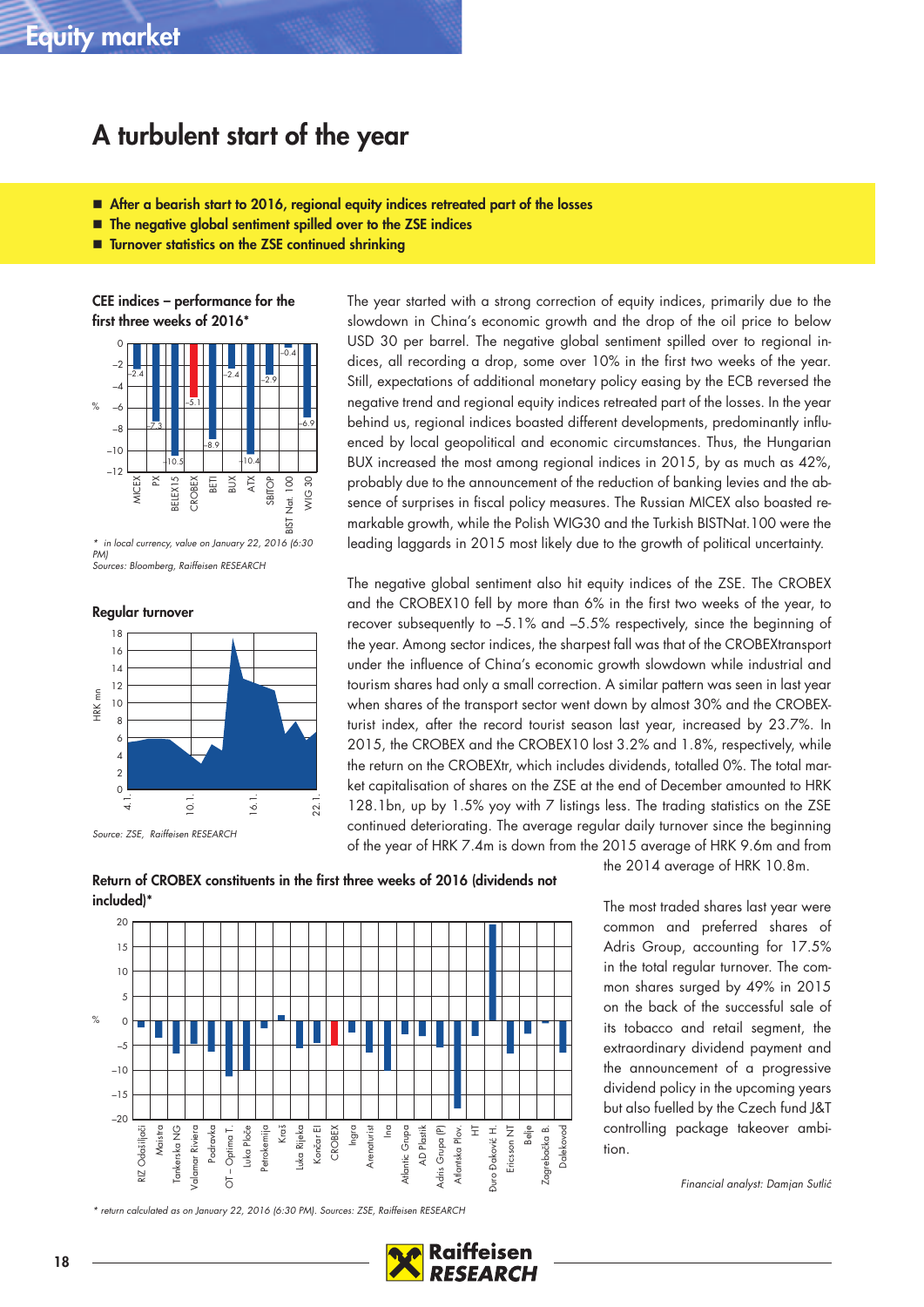### **Focus on selling of non-strategic state holdings**

- **The 2016e P/E ratios of regional indices at attractive levels, compared with the leading European equity indices**
- **New government announced sale of non-strategic assets/holdings to reduce debt**
- **We expect continuation of fundamentals improvement of CROBEX10 companies**

The pace of economic growth in China, FED's and ECB's moves in creating liquidity, the oil price and the economic recovery are expected to remain the most important driver of regional equity indices movements over the upcoming period. Further easing of the ECB's monetary policy resulting in increased liquidity of the financial system could thus positively affect equity indices in the broader region too. Compared with the leading European equity indices, the 2016e P/E ratios of regional indices are mostly at attractive levels. Among regional indices, the Hungarian BUX ranks the highest in our earnings growth estimates for 2016e (+25%) followed by the Turkish BISTNat.100 (+19%), potentially benefiting from the Iranian market opening as well as from low market price of the oil, provided the relations between Turkey and Russia do not deteriorate further.





And while we expect the global sentiment will continue to be main driving force

on the domestic equity market, local developments in the second quarter could step in after the new government presents the state's budget and presents a more detailed plan for managing state assets. Considering that announcements made so far put the focus on strategic investments (energy an infrastructure) and the reduction of public debt, the sale of state's holdings in non-strategic sectors could be expected. However, a detailed plan by the new government remains to be seen. The emphasis on improving the country's rating may reflect itself in lowering of the risk premium and increase of liquidity on the ZSE, while fundamental indicators could continue the positive trend. In the nine months of last year, eight out of ten CROBEX10 constituents boasted a growth of net profit yoy due to improvements in operating but also financial results amid the reduction of net debt and/or lower borrowing costs. This year the earnings growth of CROBEX10 constituents is expected to exceed 12% on the wings of economic recovery in the region and expectations of one more successful tourist season.

Financial analyst: Nada Harambašić Nereau

#### **P/E ratios in comparisson**



<sup>1</sup> PX excl. CE Media Ernterprises, New World Resources and Erste Group,

² BET excl. Fondul Proprietatea Sources: Thomson Reuters, IBES, Bloomberg, RBI/Raiffeisen RESEARCH



#### **P/E ratios of CROBEX10 members\***

<sup>\*</sup>excl. INA and Kraš Sources: Bloomberg, RBI/Raiffeisen RESEARCH